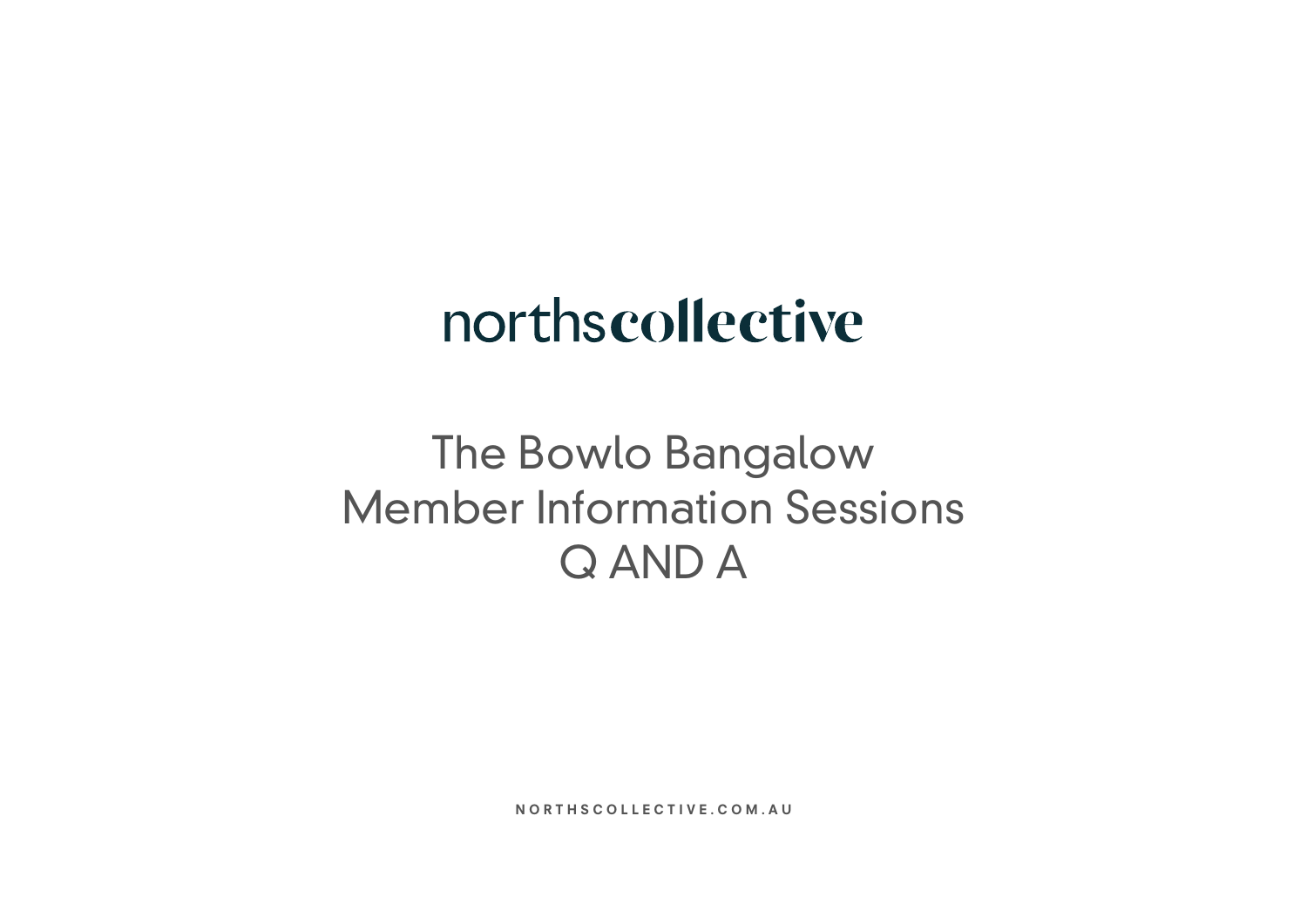#### SATURDAY, 2ND APRIL 2022

#### **2. To what extent will The Bowlo Bangalow remain connected with its local community should an amalgamation occur?**

Norths Collective is committed to achieving an absolute local focus. Whether this be recruitment, contractors and suppliers to name just a few, the focus will be on remaining local. Sponsorships that consider all locally connected affiliated groups will be addressed in the MOU. We can't stress enough how important a local focus is to us. Seagulls connection with its community throughout the recent two-year challenging period is a great example of why this is critical to Club operations.

We are happy for our staff and membership at large to know that The Bowlo Bangalow is locally run with a strong backing by Norths Collective. Local branding, local community, local event engagements, local sponsorships, local supply and local recruitment will all tie back to The Bowlo Bangalow.

#### **3. Will the Clubs trading hours change? Are Norths Collective willing to make commitments in this regard?**

We envisage a seven day per week trading environment and yes we are happy to make such commitments in an MOU. Increases in permanent full time and part-time roles as a result of this variation in operational approach coupled with the amalgamation with Norths Collective itself will see an increase in such roles made available to the existing team of staff.

#### **1. What legal protections are in place for The Bowlo Bangalow Members should an MOU be signed with Norths Collective?**

A Memorandum of Understanding (MOU) is essentially a contract between the two Clubs. Once approved by Independent Liquor and Gaming the MOU prescribes the ongoing relationship between the two parties. It is in Norths Collective's interest to operate in line with the MOU to meet both its requirements at law and to avoid reputational damage operating to the contrary.

With a proven track record in successful amalgamations where the child Club continues with a very strong identity, Norths Collective provides the ability to enhance the connection to the community, the outdoors, families, sporting teams and all locals currently engaged. We take a long term view of this relationship and other amalgamations when freehold land is changing hands. We are empathetic and completely understand it is an enormous step to transfer an asset of this kind to another party.

We will be doing everything possible in a transparent manner throughout the planning phase with The Bowlo Bangalow to ensure we are all setting this community hub up for the long term success it deserves from a masterplan point of view.

We have mentioned the fundamental business model is not broken, but we can help improve it and make it sustainable with considerable ongoing community investment, not to take away from other small businesses in the area but to protect the Clubs reputation and continue to nurture Bangalow as a family friendly, warm, welcoming place to visit.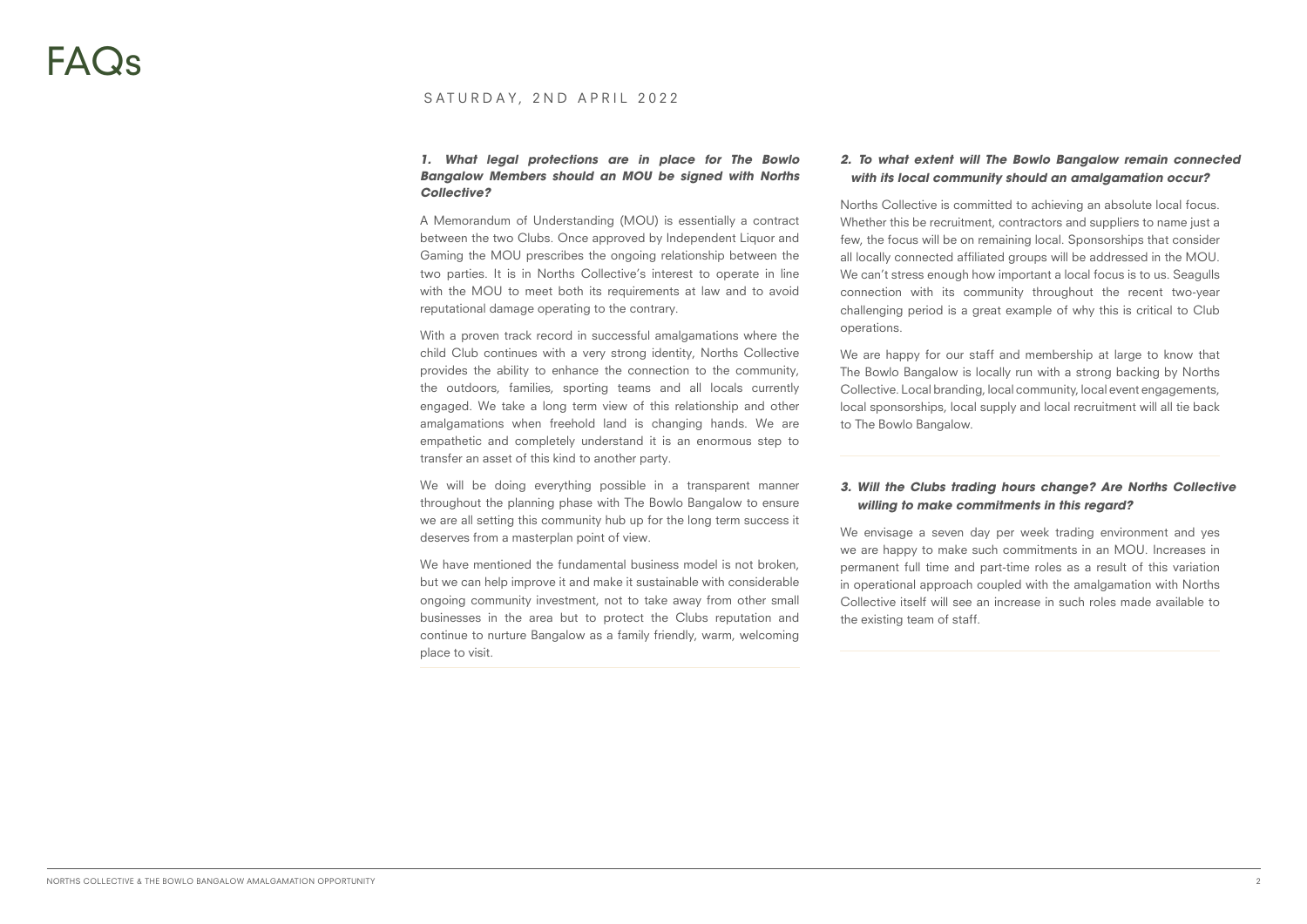### **4. Why are you at Norths Collective excited about partnering with The Bowlo Bangalow?**

Why are we passionate about this particular venue?

We have only recently revisited the exploration of amalgamation as a key part of our strategic growth. Our strategic plan reflects a more proactive approach. Both amalgamations with The Lane Cove Business Club in 2016 and The Beecroft Bowling and Recreation Club in 2021 were as a result of these Clubs sending out expressions of interest.

We, more recently, proactively approached Cudgen Leagues Club. The Board at the time decided Twin Towns was the best way forward, however the membership decided otherwise.

Additionally, we put forward an amalgamation offer for The Killara Bowling Club in 2019. The Board at the time decided it was in the best interest to put a proposal to the members that would see their Club land with 2.5 bowling greens sold off and the money earnt to be subsequently invested in The Linfield Bowling Club as their new amalgamated entity with significant Board representation. In a similar process to what was experienced at Cudgen Leagues Club the membership voted this proposal down. A newly formed Board is currently considering Norths Collective as a means for them to keep their current Club, with Club house investment, new tiff greens and a sustainable future respectful of their over 100 year history.

It is a bowling Club with a celebration of the outdoors which we are passionate about and have celebrated at our other sites with large outdoor spaces. It has a highly connected community with such a diverse demographic. The Club is much loved and is very relevant to its community. We are sure we can provide the investment necessary to enhance that connection and ensure the Club is sustainable into the future with increased support.

#### **5. What commitments can Norths Collective provide the Members of The Bowlo Bangalow in relation to upgrading the Clubhouse?**

Capital investment is a necessity from our perspective for compliance, sustainability and keeping the property relevant for the community. Comfort may be taken from the level of investment we have and continue to put into our Clubs post amalgamation which is in the millions of dollars. We are happy to provide financial evidence of this.

Bars, Kitchens, new furniture where necessary and bathroom facilities alone will see investment push past \$1m very quickly to meet our required level of operation and to bring to life many of the ideas the existing Board and management team have that the local community may wish to see in the Club. Whilst future works are to be confirmed and costed at this early stage of the process, there will be a commitment over the next ten years that identifies a strong capital investment of works to be managed under a Complying Development Certificate, not requiring a DA which can be drawn out or difficult to obtain quickly at times. Prior to an MOU, expected costs will be available. We take a long term view of Club investment and the community will be made very aware of the plans we have and how much things would cost before any MOU is considered.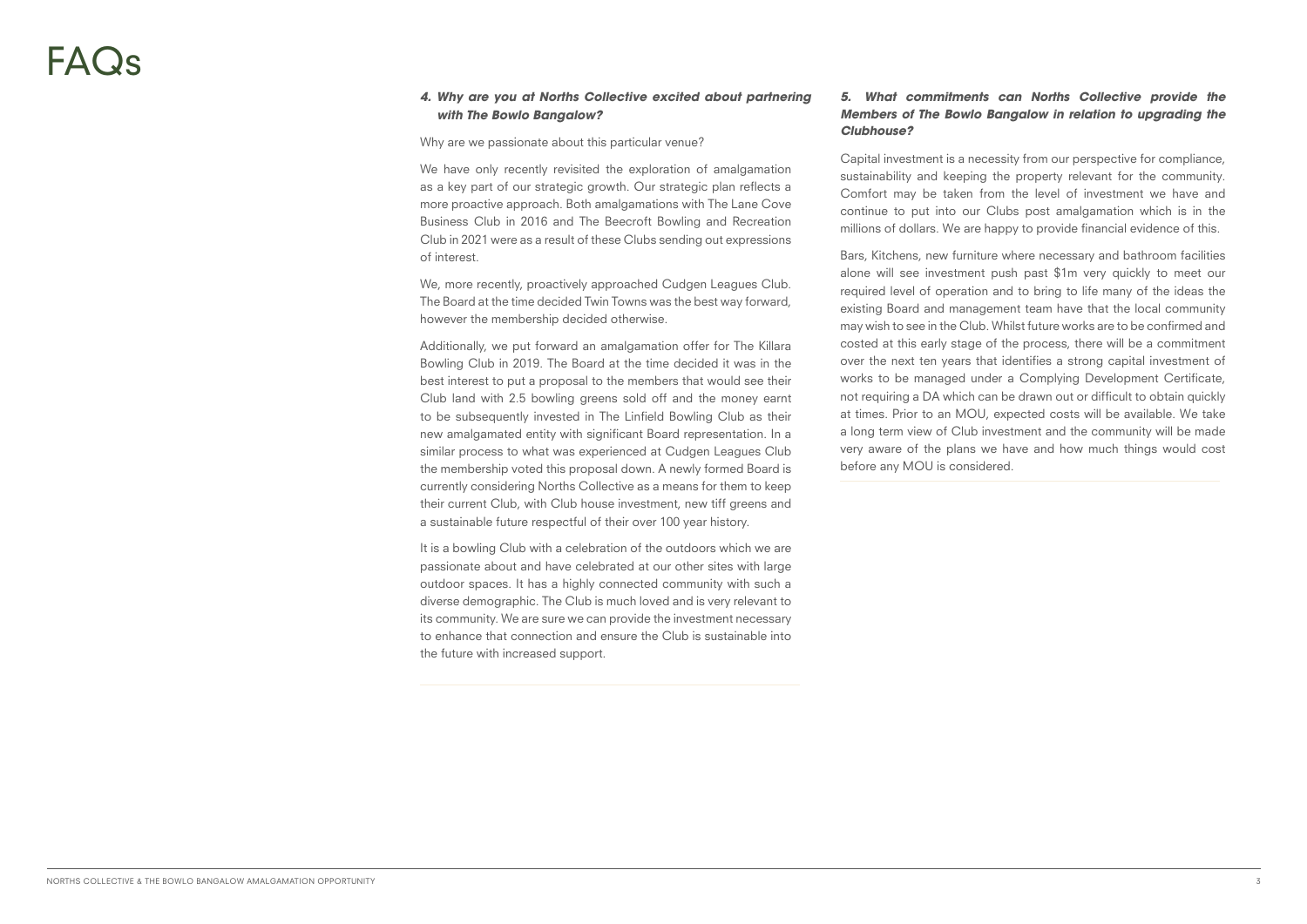## FAC

### **6. Why should the Bangalow community jump at this chance to amalgamate with Norths Collective?**

Our involvement is primarily all about creating a more certain future for the community connected to The Bowlo Bangalow. Our shared view for realising the opportunities for this Club underpinned with investment will demonstrate we take a long term view.

- The Bowlo Bangalow will continue to remain relevant to its membership, whilst providing the Bangalow community a considerable social and financial contribution annually.
- The Bowlo Bangalow requires significant capital investment to meet both compliance and operational requirements, capital that Norths Collective can provide.
- The Bowlo Bangalow will be run locally with group support as necessary.
- The Bowlo Bangalow is currently in a good position to shape its future with a partner that sees the same opportunity as opposed to being forced into a relationship of convenience or worse loss of part of the land.
- Both The Bowlo Bangalow and Norths Collective share the opportunity for targeted capital investment that will ensure the Club is fit for purpose well beyond the current decade.
- The Bangalow sporting community will benefit from continued material investment into junior, women and senior teams.
- The property will transfer across to Norths Collective as a core asset that would require membership approval for any material change to the property holding or lease structure.
- The Bowlo Bangalow will continue to have an advisory committee in place to ensure items within the MOU are met unconditionally.
- Norths Collective will employ all current staff and additional in order to move to a seven day trading environment.
- We believe an amalgamation with Norths Collective is the best considered option to ensure the history and heritage of The Bowlo Bangalow remains protected and celebrated.

#### **7. Will the Members of The Bowlo Bangalow remain connected to the leadership team at Norths Collective should any issues arise and require action?**

Yes. For example, the Advisory Committee currently in place at The Verandah Beecroft meets fortnightly at a minimum at present. This is a chance to not only check in against the MOU requirements but for licensed Club management to truly collaborate and evaluate what may be working or needs to be adjusted to manage and exceed member expectation.

The meetings are attended by the Norths Collective CEO or delegate. The Norths Collective CEO has attended 90% of meetings with additional executives at The Verandah to date. Executing the MOU comes with a strong legal, moral and ethical responsibility. In our experience the Advisory Committee meetings generally reduce as it becomes evident that in addition to all MOU items being addressed, Norths Collective continues to operate in the spirit of what was agreed both with legal and moral intent.

#### **8. Does Norths Collective Finance Rugby League?**

Our organisation supports a myriad of sports and yes one of those is Rugby League. The cash sponsorships Norths Collective provides to numerous sports is well in excess of \$1 million per year and support our elite, junior and women's teams just to name a few areas.

Additionally, our in-kind contributions that sit atop this amount push our total annual support closer to the \$2m mark annually.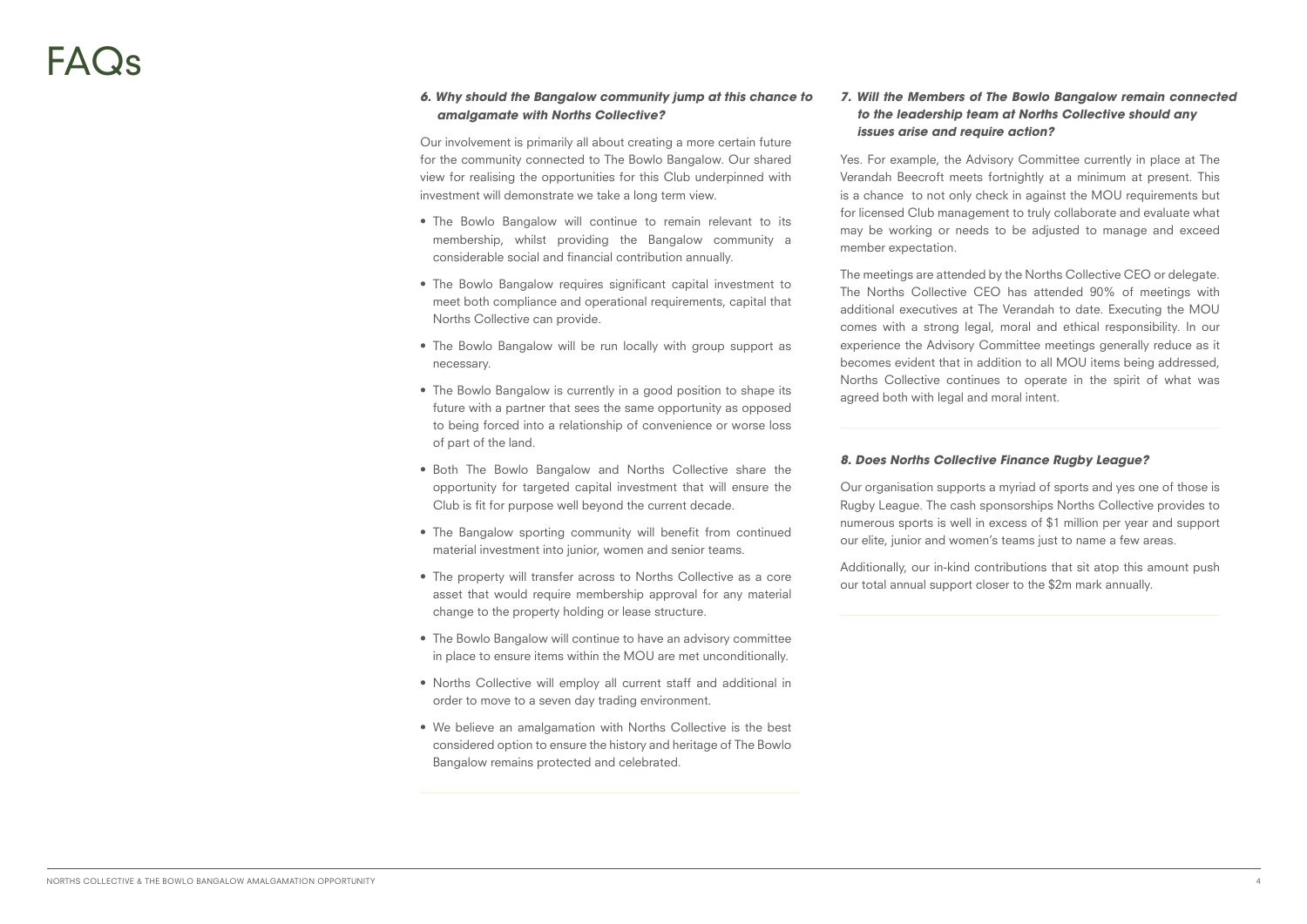### FAQ

#### **9. Will the Club be forced to close during any planned renovation period placing staff wages at risk?**

The suggested design concepts provided to date for consideration by the Clubs Board, Members, community and staff still need ongoing consultation but would be staged so as to minimise disruption and maintain business continuity supporting the ongoing ability for the Club to operate through such works. Establishing the outdoor areas would be the priority, so that indoor works could be conducted whilst the Club continues to trade.

#### **10. Is the layout definitive or open to community input?**

Parking is going to remain constrained as it is difficult to a chieve more spaces. There may be an increase in marked parking spaces along the entry roadway to the Clubs car-park however it should be noted that during busier periods of trade such off street spaces are already utilised especially over existing grassed areas.

The purpose of preparing a concept design was to create then subsequently facilitate a process that encouraged discussion from people connected to The Bowlo Bangalow. To date we have received significant feedback on the proposed plans with new versions being updated regularly as we work through this process with the Clubs connected community. We know more adjustments will be made as we consult and collaborate.

#### **11. Is an increase in parking possible as part of the planned renovation project?**

We envisage that as we trade more there may also be more spread across the day so less pressure around peak only trading periods. With so many sporting teams using the grounds we are going to continue facing challenges.

#### **12. Should the Club Members wish to amalgamate with Norths Collective, who will own the property and what happens to the Clubs assets?**

An amalgamation will see all property, assets and liabilities transferred to Norths Collective, a process identical to all amalgamations that occur industry wide. The members always retain ownership. We are a not for profit Club group that is for the benefit of members, their guests and the general community.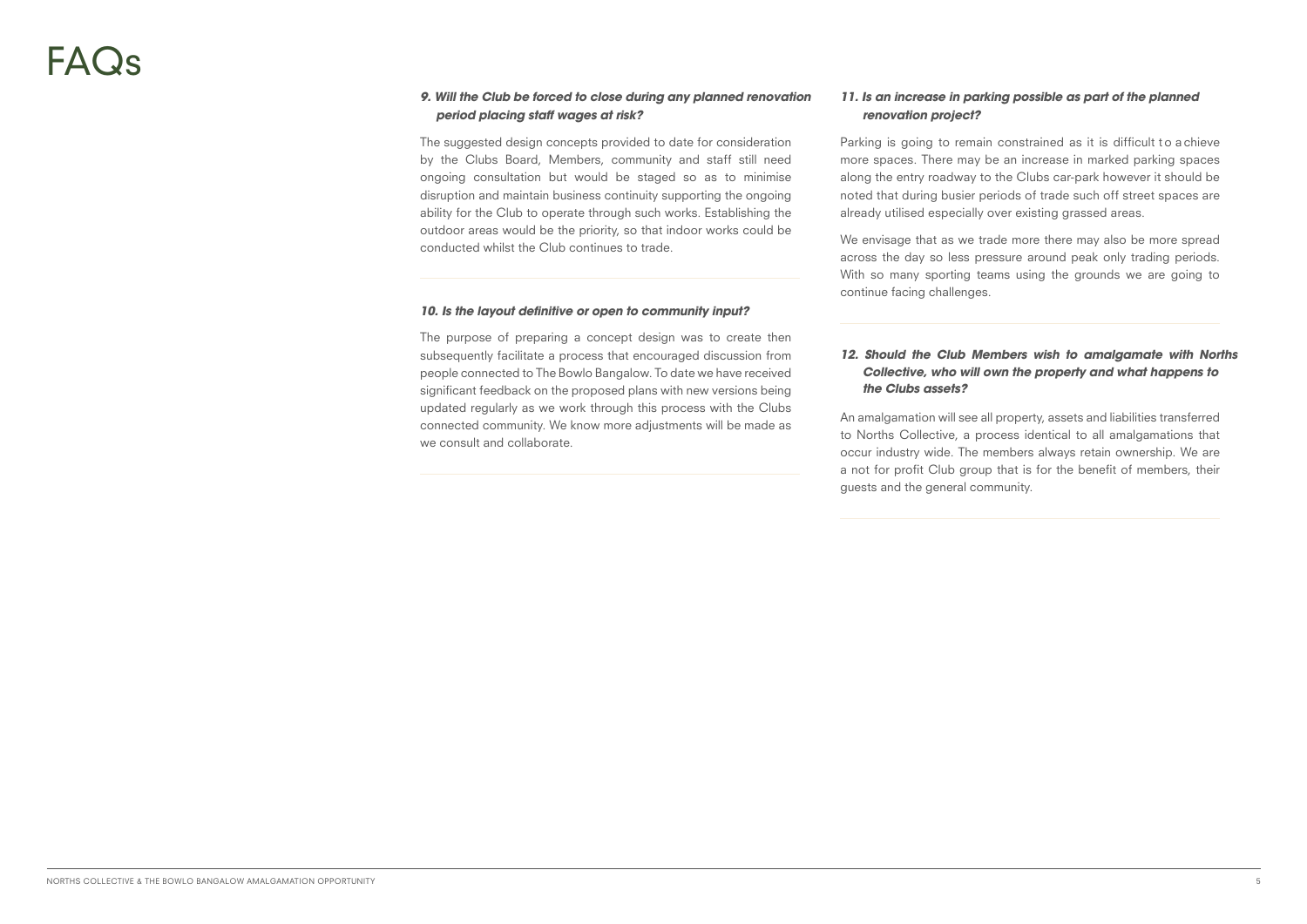#### **13. Will an amalgamation with Norths Collective lead to an increase in food and beverage pricing to a level that is unaffordable for the local community?**

|                                        | <b>NORTH BYRON</b><br><b>HOTEL</b> | <b>THE BOWLO</b><br><b>BANGALOW</b> | <b>THE BANGALOW</b><br><b>HOTEL</b> | <b>SEAGULLS</b> | <b>THE ALCOTT</b> | <b>THE GREENS</b> | <b>NORTHS</b> | <b>THE VERANDAH</b> |
|----------------------------------------|------------------------------------|-------------------------------------|-------------------------------------|-----------------|-------------------|-------------------|---------------|---------------------|
| <b>DRINKS</b>                          |                                    | m/nm                                |                                     | m               |                   |                   |               |                     |
| <b>Classic Schooner</b>                | \$9.00                             | \$6.70/\$7.30                       | \$7.60                              | \$6.20          | \$7.00            | \$9.90 (pints)    | \$8.00        | \$9.8 (pints)       |
| <b>Stone &amp; Wood/Craft Schooner</b> | \$9.00                             | \$9.20/\$9.80                       | $$8-$13$                            | \$7.80          | \$9.00            | \$10.9 (pints)    | \$10.40       | \$10.00 (pints)     |
| <b>Sparkling Glass</b>                 | \$10.00                            | $$8/$ \$8.5                         | $$7 - $10$                          | \$10.00         | \$10.00           | \$15.00           | \$7.50        | \$7.00              |
| <b>White Wine Glass</b>                | \$9.00                             | $$8/$ \$9                           | $$6 - $9$                           | \$6.50          | \$11.00           | \$13.00           | \$7.80        | \$9.00              |
| <b>Red Wine Glass</b>                  | \$9.00                             | \$8.50/\$9.50                       | $$6 - $9$                           | \$6.50          | \$11.00           | \$13.00           | \$7.80        | \$7.00              |
| <b>Cocktails</b>                       | \$18.00                            | $$17/$ \$17                         | \$15-\$20                           | \$15.00         | \$18.00           | \$18.00           | \$18.00       | \$19.00             |
| <b>French Rose</b>                     | \$48 (bottle)                      | $$8/$ \$9                           | \$10.00                             | \$35 (bottle)   | \$72 (bottle)     | \$52 (bottle)     | \$40 (bottle) | \$42 (bottle)       |
| <b>FOOD</b>                            |                                    |                                     |                                     | m/nm            |                   |                   | m/nm          |                     |
| <b>Margherita Pizza</b>                | \$23.00                            | <b>NA</b>                           | <b>NA</b>                           | 16/18           |                   |                   | \$14/\$16     |                     |
| <b>Salami Pizza</b>                    | \$25.00                            | <b>NA</b>                           | <b>NA</b>                           | 18/20           |                   |                   | \$21/\$23     |                     |
| <b>Burger</b>                          | \$23.00                            | \$20/\$22                           | \$20.00                             | 18.90/20.90     | \$22.00           | \$25.00           | \$22/\$24     | \$21.00             |
| <b>Fish &amp; Chips</b>                | \$25.00                            | $$23/\$25$                          | \$24.00                             | 19.90/21.90     |                   |                   | \$19/\$22     |                     |
| <b>Chicken Schnitty</b>                | \$24.00                            | $$22/\$24$                          | \$20.00                             | 21/23           |                   |                   | \$19/\$22     |                     |
| Parmi                                  | \$27.00                            | $$25/\$27$                          | \$24.00                             | 23/25           |                   |                   | \$23/\$25     |                     |
| <b>Kids Meals</b>                      | \$13.00                            | \$10/\$12                           | \$10.00                             | \$11.00         | \$11.00           | \$12.00           | \$11/\$13     | \$12.00             |

NO. We have been very clear in our proposal presentation about the way we approach amalgamations. We invest the time necessary to fully understand the differences that exist in the diverse communities that we are privileged to operate within. This does include target market analysis which assists us with sale pricing. We do not envisage a change from current pricing or historic pricing trends adopted at The Bowlo

\* m – Member pricing / nm – Non-member pricing

Bangalow over recent years. We are comfortable including a reference of sorts in an MOU supporting this position. We hope the comparison table below provides some further insights into existing pricing across our venues so as to demonstrate that differences do exist, that we do not take a one size fits all approach to product pricing and that we do provide great value food and beverage.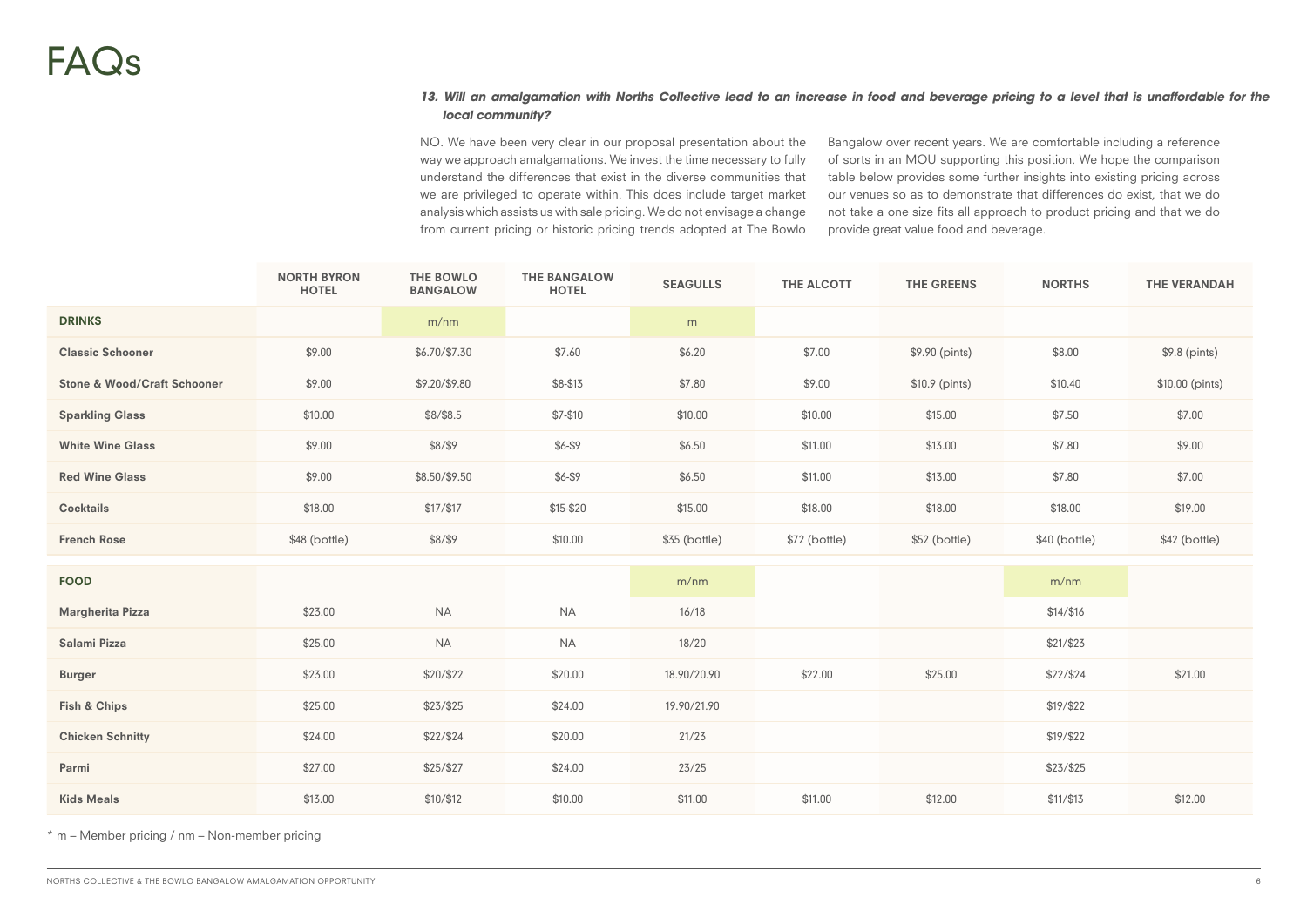#### **14. Has The Bowlo Bangalow property been valued? If so who completed the valuation?**

We encourage the The Bowlo Bangalow to seek an independent valuation. We are doing our own as part of our due diligence which we will happily share with the Board. Early indications are the site has limitations that may indicate a lower value than what people would expect for land of this size. The assets are already valued and sit on the balance sheet of The Bowlo Bangalow, however a more up to date value will need to be sought.

It is important to note that Club property is valued very differently from that of residential zoned land which can lead to reduced valuations. That said, we at Norths Collective share the general feel the Members of The Bowlo Bangalow have in relation to their property believing that the value is worth significantly more than the early desktop review has shown. The key items that are provided to us in the near future as part of a more thorough valuation will be shared with the Board of The Bowlo Bangalow for communication to Members.

Further insights from our project manager note the following:

- The existing zoning of any land is determined by the State Government and they have an absolute reluctance to change zoning unless it aligns with their own strategic direction.
- It is not our intention to rezone any of the land as we intend to continue and enhance the going concern. We understand the members concerns to protect the future interest should any future person or company intent be subject to change. Norths Collective would demonstrate over the first ten years that we are serious about the Clubs future as a Club and investment will back that up.
- Any zoning change requires a development application to be lodged with the local Council and that application can only be submitted with owners consent. Since future Board of Directors would have to approve any application there is no opportunity for a rezoning development application to be lodged without their approval.
- Any application for rezoning is an extremely time consuming exercise with reports and reviews to be provided by many engineers and legal teams. The time and cost for review and consideration is prohibitive and even then the Council may still reject the application.

**15. Will an MOU between The Bowlo Bangalow and Norths Collective include an exit clause for The Bowlo Bangalow Members should Norths Collective not provide all offer items as they are prescribed in the contract?**

The MOU deals with all these aspects.

#### **16. What level of investment will Norths Collective provide The Bowlo Bangalow membership to enhance the existing building?**

Recent refurbishments at both The Alcott Lane Cove and The Verandah Beecroft properties totalled over \$5 million and over \$2 million respectively. Once we have a final property design, which we expect will be completed once we have gathered all necessary feedback as a result of hosting further affiliated sports Club and general membership sessions, we will move to a costing phase engaging the services of a quantity surveyor so we can confirm our estimate provided above is accurate.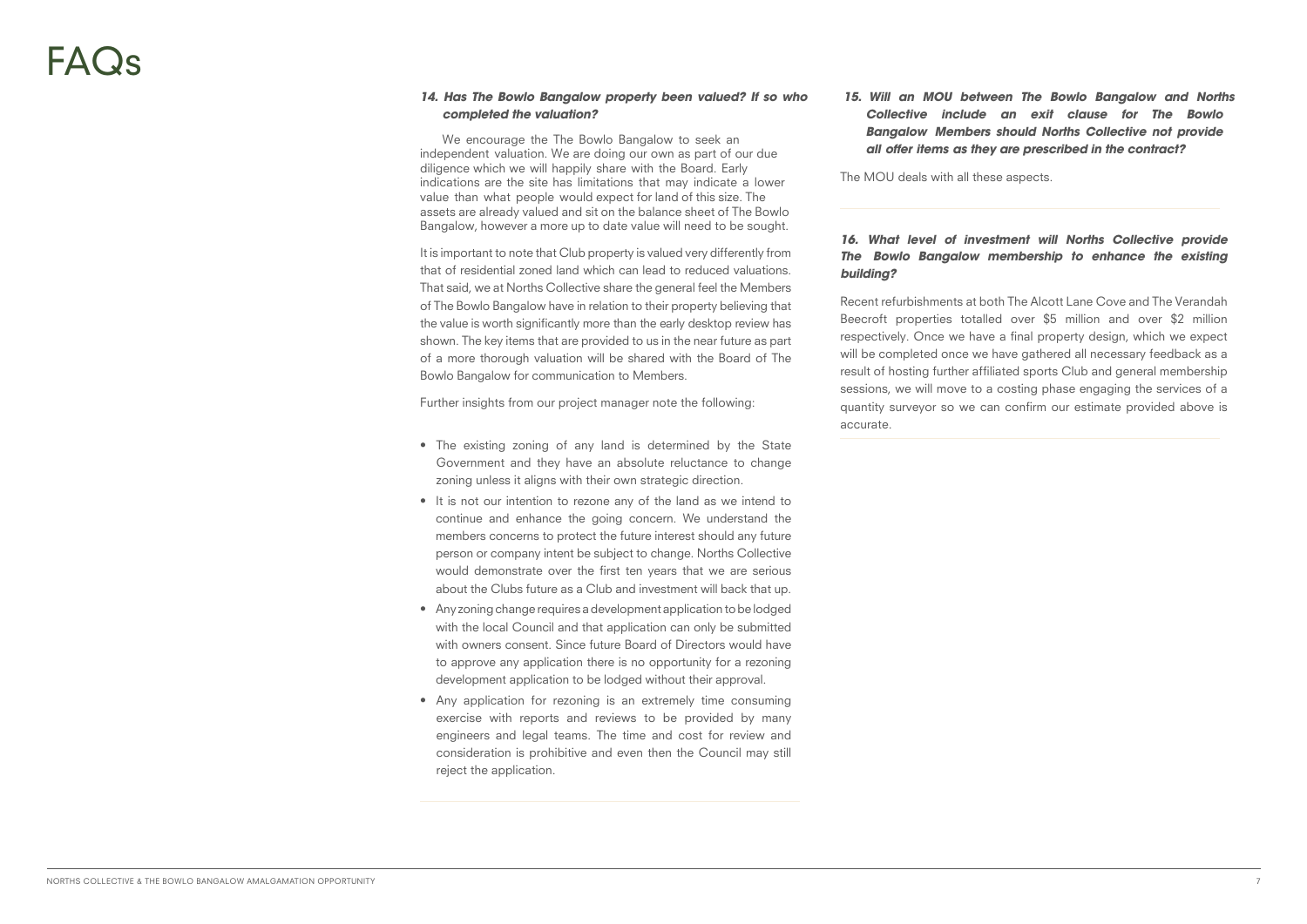## **FAQ**

#### **17. What are Norths Collective plans for poker machines on the site and how will these be positioned with the core target markets of the Club in mind?**

The Bowlo Bangalow has four poker machine entitlements at present. The Bowlo Bangalow in recent years has owned and operated up to fifteen entitlements. The Bangalow Hotel less than 1km away has the provision to operate over twenty poker machines as part of their offer and they do have eighteen poker machines on their trading floor at this time.

Our concept designs for The Bowlo Bangalow provides space for a small gaming floor which is less than 5% of the total space available. The gaming space is very separate, as is the case at all Norths Collective venues, from the remainder of the trading floor which is focussed more on family food and beverage experiences.

#### **18. Is Norths Collective open to a lease of the property rather than seeking a transfer of assets under an amalgamation?**

Our proposal, in particular the offer items we will provide all affiliated sporting Clubs, becomes easier by a freehold model that supports our organisation balance sheet asset value. Basically, if we own it we invest more in it. Should The Bowlo Bangalow Membership advance an amalgamation with us at Norths Collective, significant support will be provided to the community all of which will be detailed in an MOU that Members will ultimately have the opportunity to reject or approve.

### **19. Have you ever presided over a failed amalgamation?**

NO. Amalgamations do not always proceed to agreement for a multitude of reasons. There is on average one amalgamation expression of interest issued each fortnight from Clubs seeking partnership with other Clubs largely due to them attempting to achieve a certain future for their members and community.

We have amalgamated with a total of four Clubs over the past thirty years, all of which have been successful in that they remain operational and in growth to this day.

Whilst there were many questions and a lot of discussion held at the meeting, the lengthy Norths Collective A3 document available online seeks to address them in addition to this list. Please let us know if any question has not been answered or if further information is required.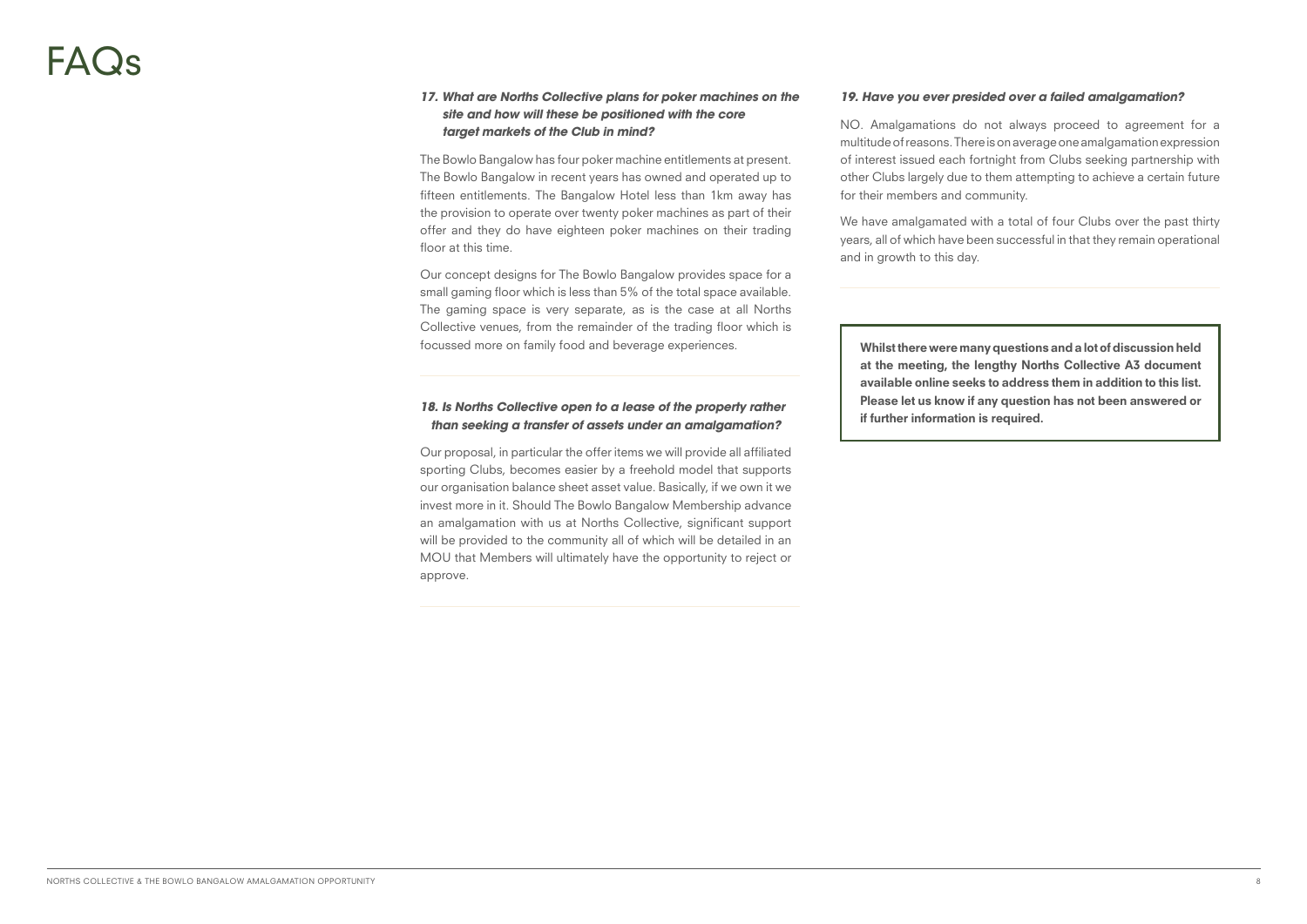**20. One of the biggest concerns I have (and the majority I have spoken to) is related to gambling revenue. It would be great to have transparency to the extent this is underpinning revenue. Could Norths Collective please provide a % breakdown of gambling revenue (existing p&l does not separate this) and could The Bowlo Bangalow please give a comparison %.**

Norths Collective is proactively seeking to reduce its revenue reliance on gaming. Part of that strategy is by way of amalgamation with Club's that have strong alternate revenue streams. The Bowlo Bangalow is an example of this. Gaming does however remain a key part of a sustainable community club model. Valuable feedback shared by Club Members since our first meeting held Saturday, 2nd April, from The Bowlo Board and also The Bowlo Working Group has provided us with great insight into community views.

We continue to review the numbers as we refine both the long-term renovation plans and the financial contributions we may sustainably make to support the many sporting and connected community clubs. Early projections have been based on gaming machine numbers returning to the early machine numbers The Bowlo held in 2012. The Bowlo had in place ten machines at the time and gaming regularly made up between 12 & 14% of the Club's revenue before entitlements were sold to alleviate cash flow issues the Club was experiencing. At the time, the Club noted they may have the option to buy back the entitlements at a later date if the Club was more financial.

The preliminary floor design ensures gaming machines would not be visible outside the room they are to be positioned in. In the draft masterplan, the gaming room will be positioned in a corner location adjacent to the loading dock and behind the new public bar which is marked on the plan in the Norths Collective A3 concept presentation. This space makes up approximately 5% of the total venue floor space. Prior to the renovation, gaming would remain in the general location it is presently but would be screened so machines are not visible to anyone outside of the room.

We are committed to revenue streams other than gaming, whilst establishing a strong Club model that is able to sustainably give back to its community year on year. We will work with The Bowlo working group and Board on the metrics within the MOU (Memorandum of Understanding) that will address a small gaming operation in order to provide the community some comfort the risks are well managed and will address the understandable broader concerns.

#### SUNDAY, 10TH APRIL 2022

### FAQs

Norths Collective takes both the Responsible Conduct of Gaming and Responsible Service of Alcohol very seriously. We understand there are enormous social challenges that come from both these revenue lines, particularly the service of alcohol both from in-venue service and from takeaways consumed at home which may be said to pose a higher risk based in our experience having dealt with the police and other key stakeholders regularly. We estimate beverage will make up close to 40% of revenue. We have a great responsibility to work with the community to ensure issues are addressed proactively and in a meaningful way. As a business, Norths Collective has in place a robust framework to ensure the venues operate ethically and responsibly. The framework includes the Norths Collective Risk Management Framework & Policy, Responsible & Sustainable Gaming Policy, Betsafe Policy & Procedures, Anti-Money Laundering & Counter Terrorism Financing manual, Plans of Management, Internal procedure manuals, relevant training processes, as well as an internal audit process and Board oversight.

To date, gaming revenue has been forecasted to make up less than 15% of total Club revenue and lessen to 10% over the short term before further reducing from year five onward as other revenue streams build.

For example, with a similar venue within Norths Collective where food, beverage and events are the primary focus eight years on from its renovation, The Greens North Sydney, which operates sixteen EGMs, the Club sees gaming revenue sit between 1-2% of total revenue. Both of the above scenarios with reference to Liquor & Gaming information, is far less than what The Bangalow Hotel earns with their twenty-four entitlements and eighteen machines on the floor. The Bowlo Bangalow is also at 1-2% of total revenue at present.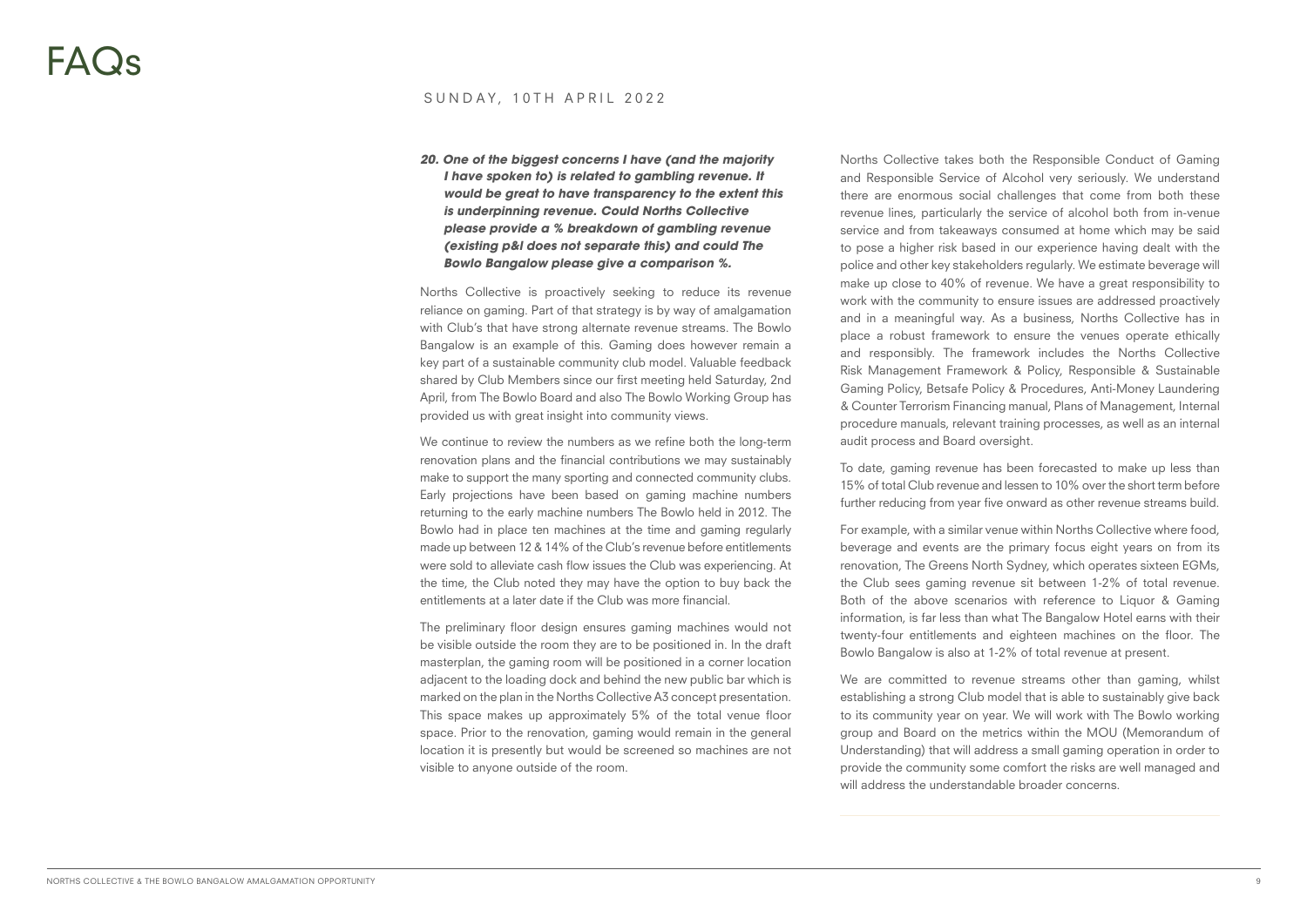### TUESDAY, 19TH APRIL 2022

#### **21. Following his address, Club accountant Greg Clark was asked why are the projections for the The Bowlo's current financial situation not more positive?**

Greg has been the Club accountant over the past decade and reflected that he had been concerned for the last couple of years for the Clubs long term sustainability and it was necessary to consider options for the long-term future whilst the Club is in the position to do so. Cash reserves continue to deplete as repairs and maintenance are required. The trading environment is unstable and the expenses will continue to put pressure on The Bowlo to be able to reinvest in the Club.

The Club's high level of debt adds to the current financial insecurity. This debt comprises of:

- Approximately \$200k borrowed in 2019 to repay the community for funds raised in 2012 to pay out the liquidator and the club's debt.
- Approximately \$155k for kitchen and other club upgrades
- Approximately \$90k to the ATO which sits within a structured repayment plan.
- A high level of debt will remain outstanding over the next decade.

Trade remains inconsistent as the Club emerges from the Covid slumber. However, with increasing cost of goods and services there will continue to be great difficulty in doing more than just covering the base costs month in month out. Whilst there are some great days in trade, the club has to cover the costs across the week where there may be little revenue.

#### **22. What went wrong financially? What has put the Club in the same situation financially before?**

In the years since 2012 (when the Club was in administration and the community contributed near \$200k) the Club has managed to trade on and renovate the kitchen with \$155k. However, the Club needed to take out a loan with ANZ to fund the above. That loan amongst other debts, will remain outstanding well into the future and place pressure on the cash flow on a monthly basis until it is paid back.

#### **23. Have Norths disclosed their Business Model fully? What will they expect for their investment? How do we get a full understanding of what they are proposing? Where will they get the population numbers from to satisfy their investment return? Will it be an RSL style set up?**

Norths Collective continues to workshop plans for the future with The Bowlo Bangalow Board and in future, the working group. The many information sessions that will continue to be made available to the membership are designed for members to ask questions directly and for information to be represented in print transparently thereafter. Any minimum financial commitment agreed upon within a future MOU would need both Boards and Membership approval. It will not have adverse changes to the current Bowlo Club business model. There is a great community asset operating already which Norths Collective would be proud to bring into the portfolio and support well into the future. With a long-term view, it is important that each Norths Collective venue is well capitalised, upgrading to building code and accessibility requirements where possible and generally fit for purpose when it comes to infrastructure needs across the bar, kitchen and bathroom facilities. Member satisfaction and growth is a key part of the business model that enables financial and in-kind support to flow through to community groups. Norths Collective will continue to attend information sessions and provide written documentation to assist in articulating how it currently operates and would seek to add value to Bangalow.

The Bowlo is a unique club and it will be important for it to remain that way with respectful upgrades and sensitivity to community sentiment. Its assets will not be stripped and it won't be turned into a traditional Club that may have been referenced at the time of the question being asked nor will it be a re-crested version of an existing venue within our portfolio. Question 33 further answers this question.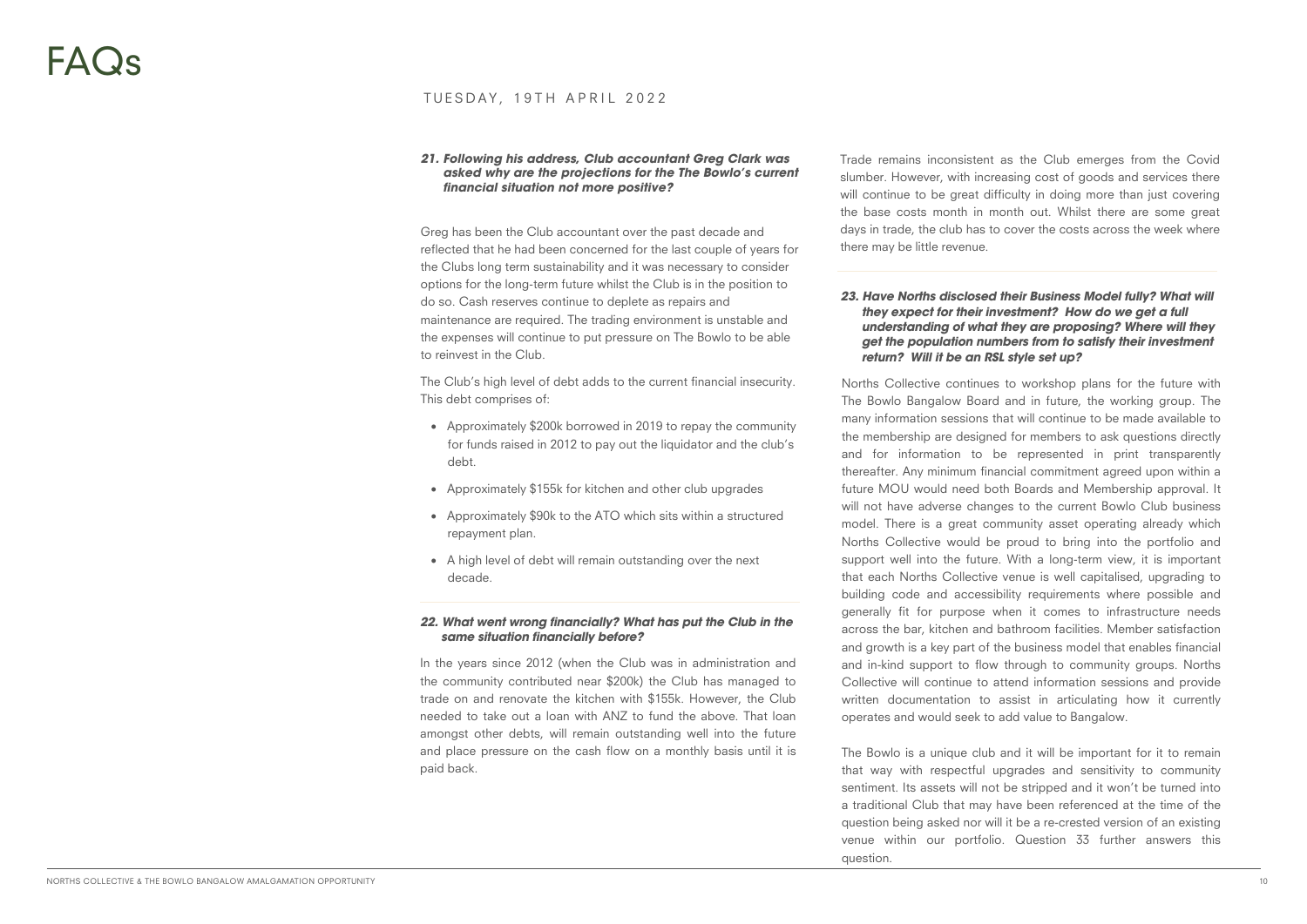#### 2 **4** . **Why is there no MOU at the moment?**

It would be premature to commence drafting an MOU given the very early stage of community and membership consultation. Much of the detail that will be within the MOU will come from the feedback provided from members at information sessions and meetings with stakeholder groups such as community sports and cultural organisations.

### FAQs

(b) To foster and encourage social intercourse and good fellowship amongst persons interested in athletics and the playing of sport generally.

(c) To establish a club and other premises and conveniences for the accommodation of members of the Club and their guests and other persons and to furnish and maintain the same and to afford to its members all the usual privileges, advantages and conveniences of a club including, physical and social recreational facilities, and to permit the same to be used by members and their guests and other persons upon such terms as the Club thinks fit and for such purpose to purchase, supply, sell and deal in all kinds of goods and services required or used by members and their guests and other persons entitled to use the premises of the Club.

(d) To apply for and obtain and hold a club licence or any other licence or licences under the Liquor Act or any other Act or law for the time being operative and for such purpose or purposes to appoint, if necessary or desirable, a manager or other officer to act as licensee and hold the club licence or other licence or licences on behalf of the Club.

**28. Who has the ROI debutes control of the ROI and the ROI and the ROI and the ROI and the ROI and the ROI and the ROI and the ROI and the ROI and the ROI and the ROI and the ROI and the ROI and the ROI and the ROI and t** The return is not strictly a financial one. Our constitutions are similar in that both Clubs don't just exist to make profit. Connecting to our Community and making a difference is an essential part of why both the Bangalow Bowlo and Norths Collective exists. Hence, there is a very long-term view taken and no minimum period of return when considering investment within the Norths Collective portfolio. As a not for profit club group owned by the membership, the importance is strong community engagement and its critical for each Club to be given the reinvestment it needs to remain relevant to the community it operates within well into the future. Naturally, there will strong governance around money being well spent on the Club as it is members money.

(e) To promote all or any games of Rugby League football, bowls, tennis, squash, golf, billiards and other sports, athletics, recreations and pastimes and to acquire, prepare and maintain football fields, gymnasium, tennis and squash courts, bowling greens and any other grounds, buildings, structures or equipment necessary or desirable for any such recreations, athletics, sports or pastimes.

(f) To purchase, hire, lease or otherwise acquire for the purpose of the Club any real or personal property and in particular any lands, buildings, furniture, club and household effects, utensils, books, newspapers, periodicals, musical instruments, fittings, apparatus, appliances, sporting material and equipment, conveniences and accommodation and to acquire by subscription, purchase or otherwise and to hold shares, stock, units or securities in or of any other company or co-operative society owning land suitable for the purposes of the Club.

### **What are they seeking?**

Norths Collective commitment to sport and community is enshrined in our constitution

The objects that sit within the constitution of Norths Collective outline why the Club was established:

#### Clause 10 of Norths Collective Constitution

(Full Constitution on Norths Collective website under the Legal & Governance Tab)

(a) To promote, encourage and assist in the playing of sport or athletics by financial assistance or otherwise and in particular the sport of Rugby League and to foster and encourage social intercourse and good fellowship amongst persons interested in sports and athletics.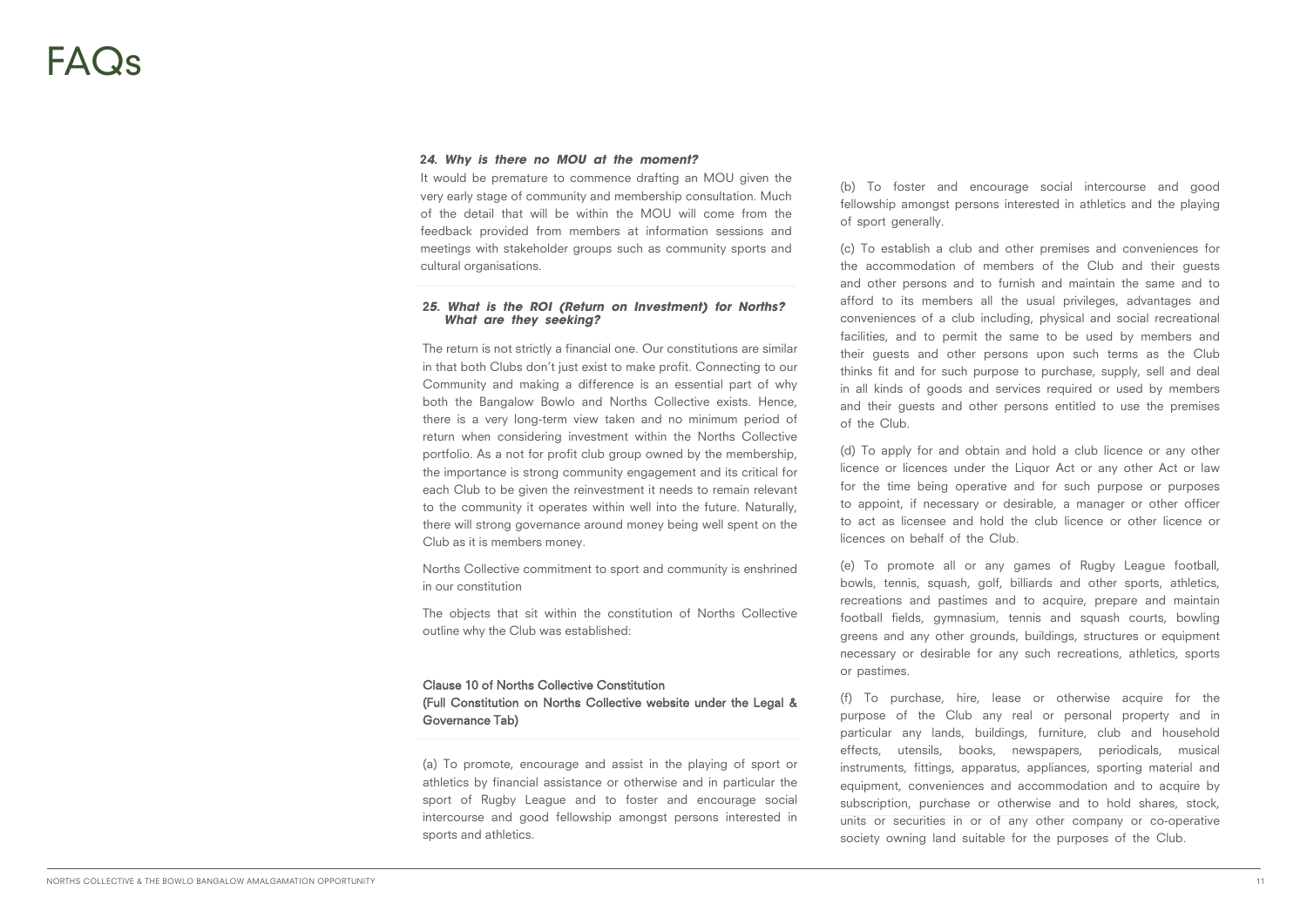(g) To procure the delivery of lectures and the reading of papers to its members and to form and maintain a library of sporting, artistic, historical and other literature for the use of its members.

(h) To promote, conduct and carry out any games, sports, tournaments, entertainments and amusements or to co- operate with any other body of persons corporate or incorporate in promoting, conducting or carrying out the same and to provide trophies and prizes in connection therewith.

(i) To render financial aid either by gifts or loans to any organisation concerned in the control of sport or athletics or any social club in the North Sydney Rugby League Football district or elsewhere.

(n) To subscribe to funds for charitable, philanthropic or patriotic purposes and to give assistance financial and otherwise to persons or the dependants of such persons who are injured or who die as a result of practising at or playing sport or who are otherwise engaged in activity relating to sport. return for services rendered to the Club salaries, wages, gratuities<br>
and pensions.<br>
There will be numerous channels enabled for ongoing<br>
(n) To subscribe to funds for charitable, philanthropic or patriotic communication.

(j) To build, erect and construct houses, shops, offices, factories, stores, Clubhouses, garages and other buildings or improvements of any nature or kind upon any land of or under the control or management of the Club and to enlarge, maintain, improve or remove the same or any existing building thereon.

(k) To acquire, establish, print and publish a newspaper or periodical.

(l) To give, sell, exchange, hire, lease or otherwise dispose of the property of the Club or any part or parts thereof. Provided that if the Club takes or holds any property which may be subject to any trusts, the Club must only deal with the same in such manner as allowed by law having regard to such trusts.

(m) To hire and employ and dismiss secretaries, managers, employees and workers and to pay to them and to other persons in return for services rendered to the Club salaries, wages, gratuities and pensions.

### FAQs

(o) To invest and deal with any of the moneys of the Club not immediately required for the purpose thereof upon such securities and in such manner as may be deemed fit and from time to time to vary and realise such investments.

(p) To make, draw, accept, endorse, discount, execute and issue promissory notes, bills of exchange, bills of lading, warrants, debentures and other negotiable or transferable instruments.

(q) To borrow money from time to time and for such purposes to give debentures, liens, mortgages, charges or other securities over the whole or any part of the property real or personal of the Club.

(r) To amalgamate or affiliate with any other company or association having objects altogether or in part similar to those of the Club, and to take over the assets and liabilities of any such company or association by purchase, gift, amalgamation with or succession thereto or otherwise.

(s) To do all or any of the abovementioned things either alone or in conjunction with any other company, firm, association, club or person and either as principals, agents, contractors, trustees or otherwise.

(t) To do all such acts, deeds, matters and things and to enter into and make such agreements as are incidental or conducive to the attainment of the above objects or any of them.

And it is hereby declared that in the interpretation of this Rule the meaning and effect of any object is not restricted by any other object and that each object is to be construed and have effect as an independent power and that this Rule is to be construed so as to widen and not restrict the powers of the Club.

### **to get people here, for meetings?**

There will be numerous channels enabled for ongoing communication. This includes but is not limited to:

Email, SMS, flyers, website, facebook, signage in and around the Club, outside the Club and around the community.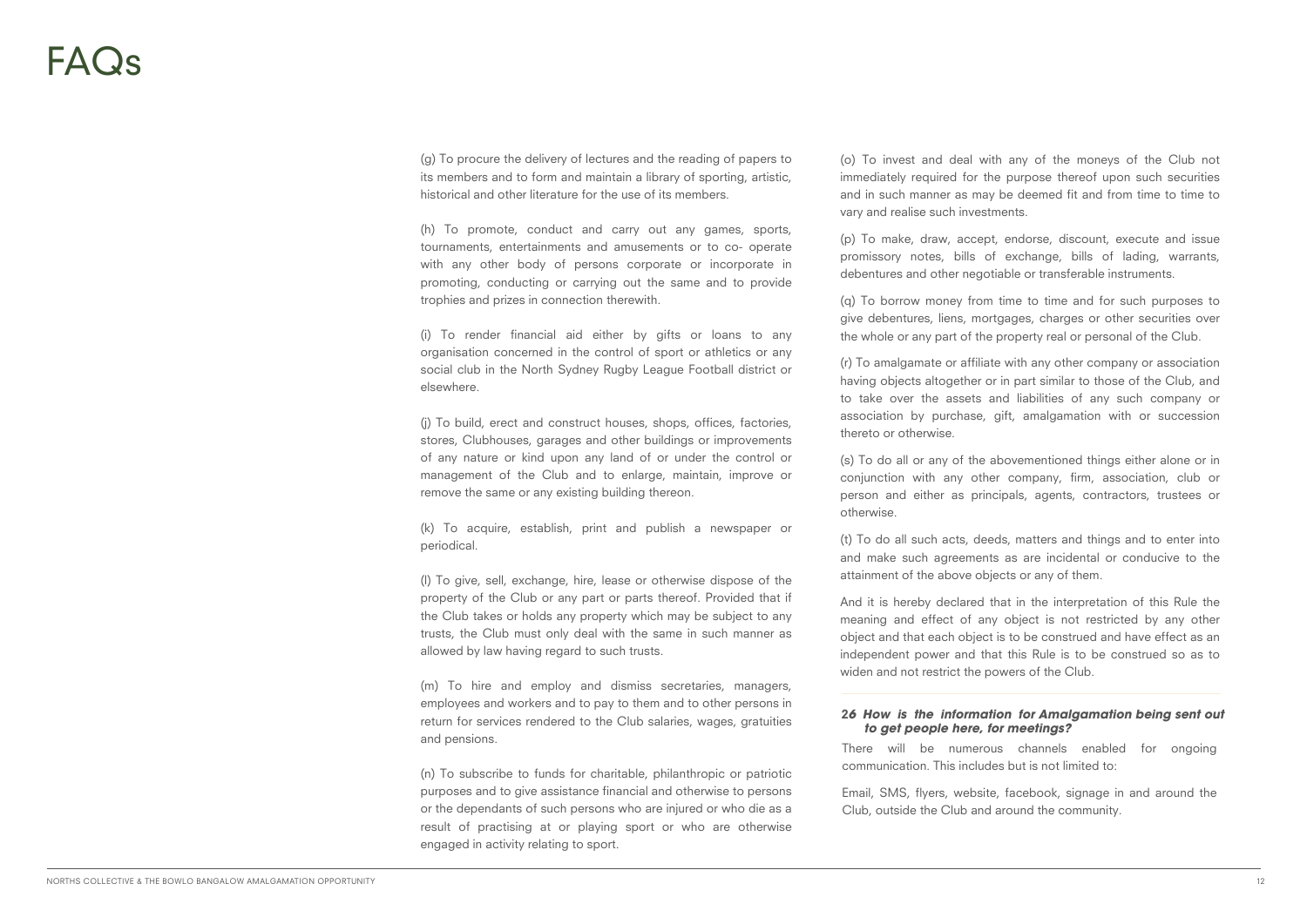#### 2 **7**. **What is the timeframe for Amalgamation Decision? Is there a material difference between a decision in 3 months, 6 months etc?**

Consideration for an amalgamation is not a rushed process and may take 6-9 months as information sessions are held as both Clubs work through the legal complexities and planning for a successful club and sustainable future. Part of the due diligence from both sporting clubs and Board. This takes time during which the membership will be provided many opportunities to engage through the process before any decision is proposed. For example, at present there is no draft MOU prepared as there is still a lot of due diligence currently being undertaken and membership feedback needed before drafting would commence.

 has never ceased trading at any of the clubs in its group postamalgamation, nor has it sold any land of amalgamated clubs.

 having amalgamated with Seagulls in Tweed Heads in 1998, Norths Collective has recently reached out to local clubs on the North Coast of NSW to support during the past two years of

- Covid-19 and floods.
- gaming.

Over 99% of the revenue from their two bowling clubs is non-

#### OTHER AMALGAMATIONS ACROSS THE INDUSTRY

Many of the larger club groups pursuing amalgamations at this time are based in Western Sydney and have a business model that does prioritise gaming. This does not align with the values of the Bangalow Bowlo and our community.

Summary of some recent amalgamations:

**26. We have the second developed Proportion Collective Collective Collective Collective Collective Collective Collective Collective Collective Collective Collective Collective Collective Collective Collective Collective C** The Bangalow Bowlo approached Norths Collective following discussions with ClubsNSW about what sort of amalgamation partnership would suit the Bowlo. An alignment of values was one of the strong reasons that the Bowlo then responded to the Expression of Interest Norths Collective put out to the Club industry seeking partners. Their values and structure align closely to The Bangalow Bowlo – community engagement, promoting the game of bowls and the sponsorship of local sports. Norths Collective presentation (see the NC website) highlights this alignment and their long and successful history with amalgamation as a not for profit organisation.

 Many larger club groups have sold land and/or pursued major, multi-storey, residential or commercial property redevelopments at

Others have sold the amalgamated club to developers, with the

o Goulburn Soldiers Club at Goulburn Bowling Club

- amalgamated club sites.
	- o Mounties at Harbor Diggers
	- o Easts at Waverley Bowling Club
	- o Twin Towns at Club Banora
- funds returning to the parent club: o Petersham RSL at Newtown RSL
- a view to relocate to another location: o Dooleys at Waterview
- operations of the amalgamated club altogether:

While some have sold the amalgamated club to developers, with

 Others have amalgamated with a smaller club then on sold the amalgamated venue to other clubs, developers and/or ceased

o Various clubs that amalgamated with Panthers

### **Norths Collective?**

#### Norths Collective:

**Comprises five clubs, including two bowling clubs.** 

 have a thirty-year track record as an amalgamation partner including The Greens North Sydney (1991) and Seagulls in Tweed Heads (1998), The Alcott Lane Cove (2016) & The Verandah Beecroft (2021).

 their focus is creating contemporary and innovative entertainment, food and beverage precincts, underwritten by a grass roots connection to community and sport. A charter we both share and that is outlined in both Clubs constitutions.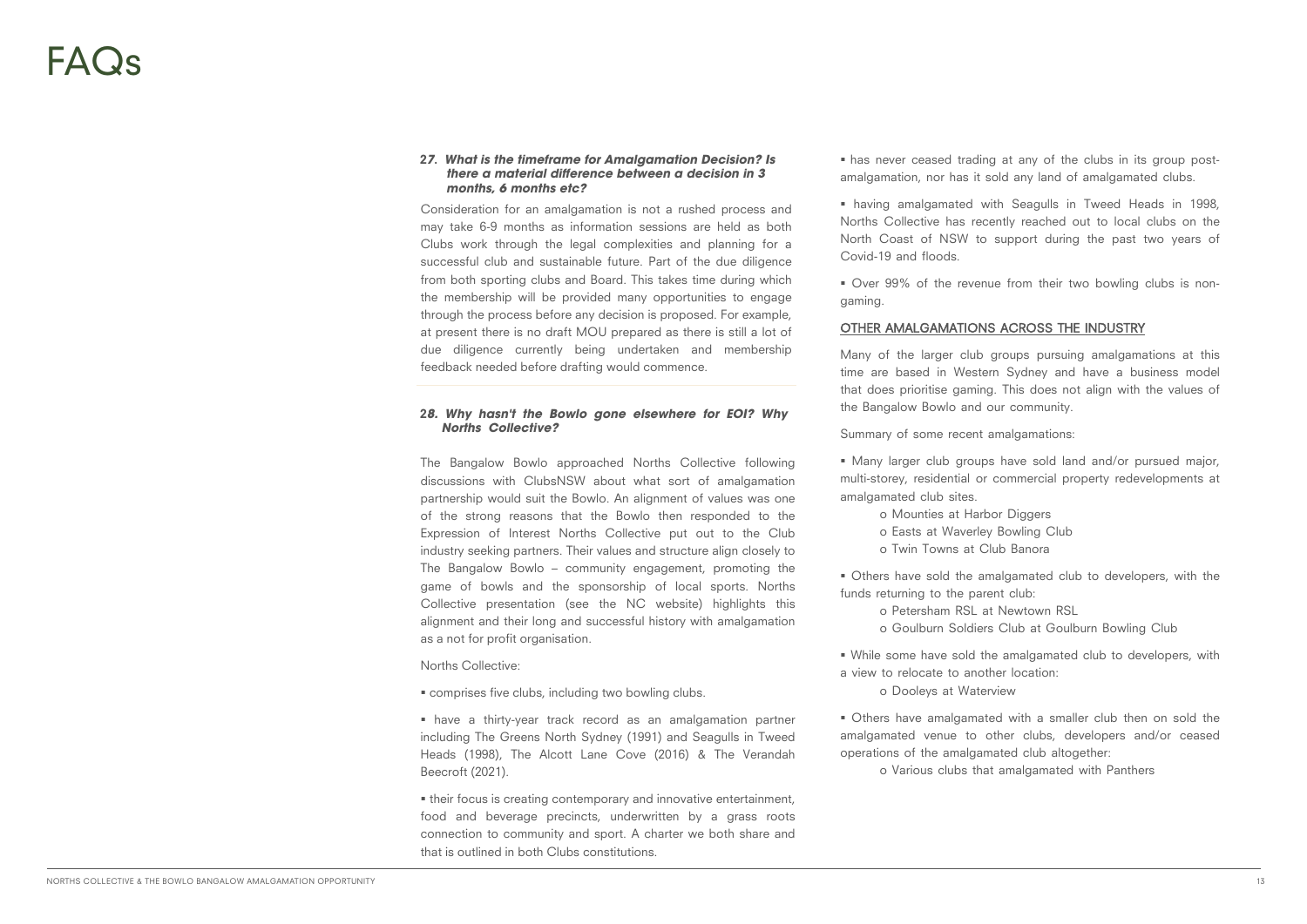### FAC

For the Bangalow Bowlo, selecting the right partnership should extend well beyond financial positioning. It must consider the way a potential partner interacts with its local community and sports clubs, supports its employees and focusses on the long-term welfare of the club members it is looking to partner with.

Norths Collective has a track record of honouring its commitments to their amalgamating members and their connected communities, rather than seeking a property play or exit strategy if trade becomes challenging.

#### 2**9. Do our debts go away (ANZ, ARO) etc? Where does all the Bowlo liabilities go?**

Yes, under an amalgamation, all assets and liabilities would transfer to Norths Collective.

#### **30. What percentage of income from the club will be pokies?**

In 2012, prior to the sale of some of its entitlements, The Bowlo Bangalow had trading revenues of gaming in the 12-14% range. Initially, Norths Collective is forecasting a return to similar % numbers. With future planned works, there is less than 5% of the floor space that would be gaming and Norths Collective estimates the revenue % will continue to reduce below the 12-14% range as other revenue streams become more consistent.

#### **31. Question on what is happening with the oversight of expenses? Why hasn't the Clubs position been called our earlier?**

The Bowlo has strong governance in place with Board oversight on the financial situation. Prior to Covid-19 impacting, the Club put a finance facility in place to pay back the people that provided financial contribution to the Club in the past. The club has done its best to trade through a very difficult period whilst cash reserves have continued to decline. Numerous clubs have closed around the state over the past two years and The Bowlo is considering its options whilst in a strong position to do so.

#### **32. How is Norths structured? How will it be structured here? How will the community have an influence on Norths?**

Norths Collective is a not for profit and is North Sydney Leagues

- 
- 
- 
- 

Club Ltd trading as:

- Norths Cammeray
- Seagulls Tweed Heads
- The Alcott Lane Cove
- The Greens North Sydney
- The Verandah Beecroft

Under an amalgamation the continued not for profit structure would continue with the additional club under the same structure

• The Bowlo Bangalow

Under the local trading operation of Bangalow there would also sit the same sporting team structures that have been in the past. There will be an advisory committee established that would meet regularly to address planning and operational needs. The Committee would be critically involved in ensuring the MOU is carried out.

The property would transfer across from The Bowlo Bangalow to Norths Collective as core property and would remain as core property. Any proposal to change it to Non-core property in the future would require a greater than 75% vote in favour.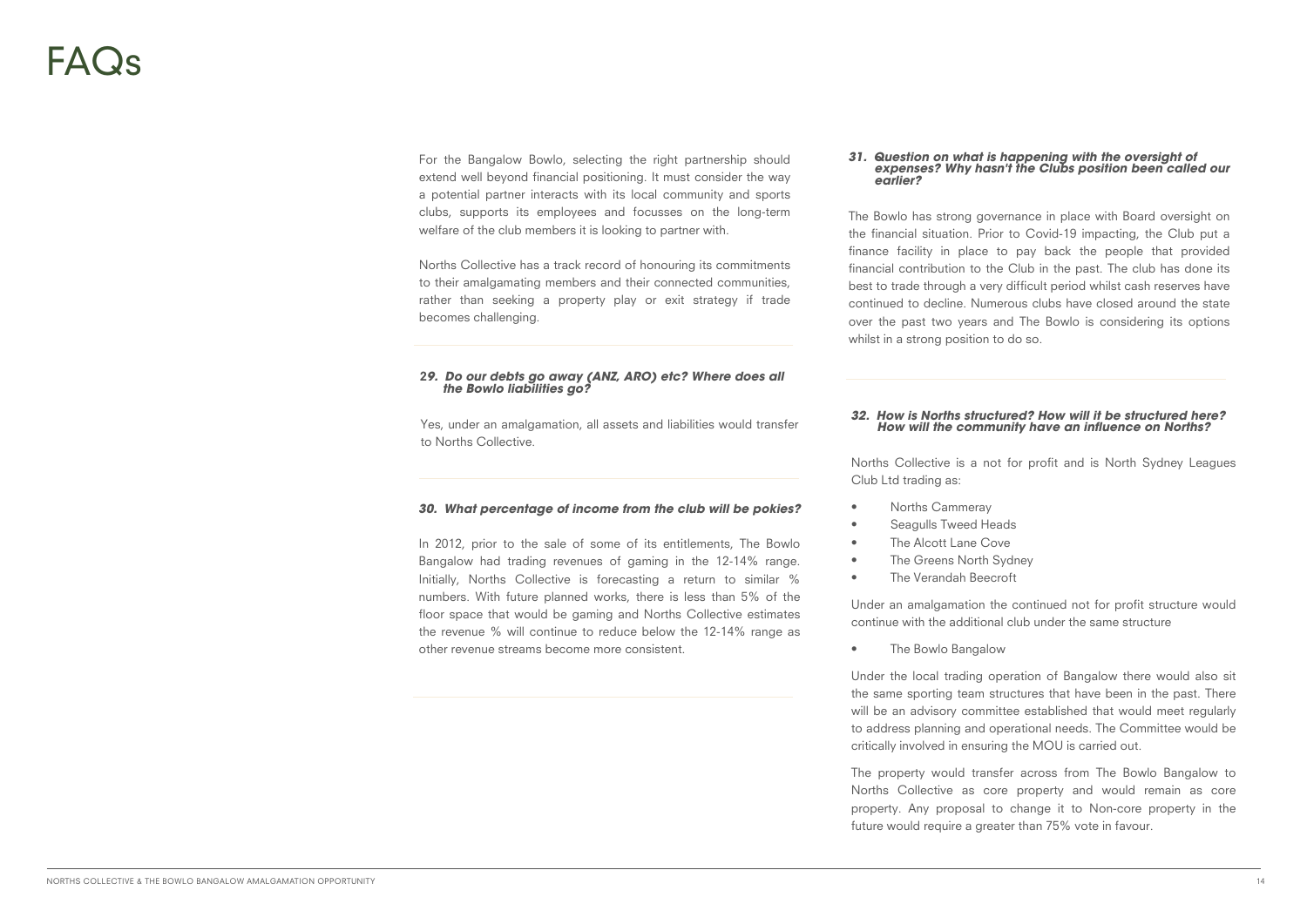#### **33**. **"If Norths are pumping money into it and they are not for profit, what is in it for them? Why are they doing this? What is their objective?**

In some respects, this requires a complicated answer due to the many considerations that go into each amalgamation opportunity reviewed. Whilst there is no magic minimum figure of investment over the decade at this stage, that will be costed as further due diligence is completed. Norths Collective at a high-level can provide a few bullet points.

More growth = more community support - With more growth there is more to give back in financial and in-kind support. Norths Collective members will benefit from the facilities and services the Club is able to provide within the community.

Growth of Norths Collective asset base - Often amalgamation comes with the opportunity to assist the child club to enhance engagement within the community. Additionally, with some muchneeded capital investment and the land holding transferred, our balance sheet is improved by millions of dollars. This provides the back drop for a sustainable not for profit operation which can reinvest in its community. Norths Collective already has a longterm presence within Northern NSW and is looking to expand in the region.

Diversity of Norths Collective asset holding - We don't put all your eggs in one basket. There are so many pressures that impact the trading patterns across each Club site, that often some are up, some down. Even as recent as this pandemic, there has been Sydney supporting the Tweed and very much the Tweed supporting Sydney as Norths Collective faced different challenges at different times with government closures. Weather also is another big impact across the group. Some shine better with the sun and others step up when the rain comes through!

Increase revenue outside of gaming - Large clubs are often between 70 - 85 reliant on their gaming revenue. Whilst Norths Collective still has a need for a responsible and sustainable gaming model it is progressively reducing its revenue reliance on it. As a group Norths Collective provide well over a \$1m more than any legislated requirement, back into the community year on year. Diversification and reliance away from one source of revenue such as gaming, must take time for the sustainable success of our company supporting our 450 employees. Norths Collective takes a long-term view of its Club holdings and investment does not meet any one simple financial metric. As a not for profit that exists primarily for its membership, it is with great responsibility the assets are adequately capitalised and each business unit is sustainable in its own right.

Maintaining focus on Club History & Heritage - Each of Norths Collective's venues has a very unique presence that dates back between 50 - 110 years. In respectfully bringing these unique elements to the surface, there has been the opportunity to ensure they not only remain relevant to the community today but articulate why the Clubs presence remains so important in to the future as it did when each Club was first formed.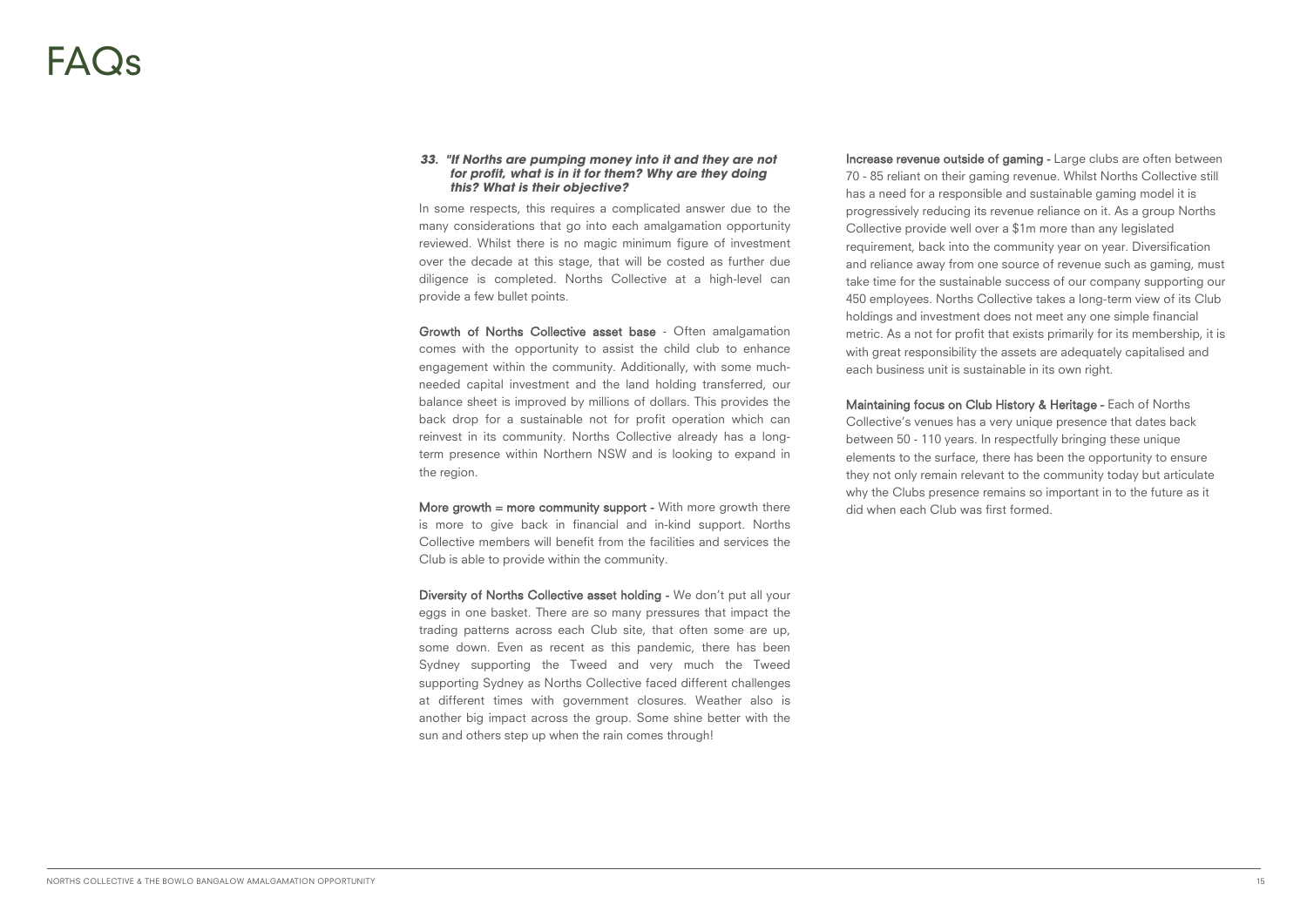#### **34. "Why can't The Bowlo look at other revenue streams? What are other options being discussed?**

As a Club, The Bowlo has over its long history had the core operations of Food, Beverage, Gaming & Events as key revenue streams. It has seen strong support from Bowls and many other members of sporting organisations that have called The Bowlo their club house. With the increasing cost of compliance, repairs, maintenance, cost of goods and wages the pressures on existing and other revenue streams is tough. The Club continues to review any opportunity to improve its position, however to date, those improvements are only marginal that will likely take decades to achieve the same outcomes that amalgamation brings in the immediate term. Norths Collective can bring great financial support through its pricing model with its supplier partnerships. Ironically a small Club will normally pay three times more for its beverage products. This strength takes the pressure off gaming being the focus and why Norths Collective continues to be less revenue reliant on its gaming operations when compared to the top 100 clubs in NSW.

The Bowlo is exploring the benefit of continuing to own its own property. This strategy will mean it will remain difficult to contribute to club reinvestment while at the same time provide community sponsorship over the next 10 years and beyond versus the benefits an amalgamation could bring which would see considerable reinvestment and community support flowing immediately upon the authority approving the amalgamation. It would provide a far more certain future and position The Bowlo as a very strong sustainable Club for decades to come.

### FAQs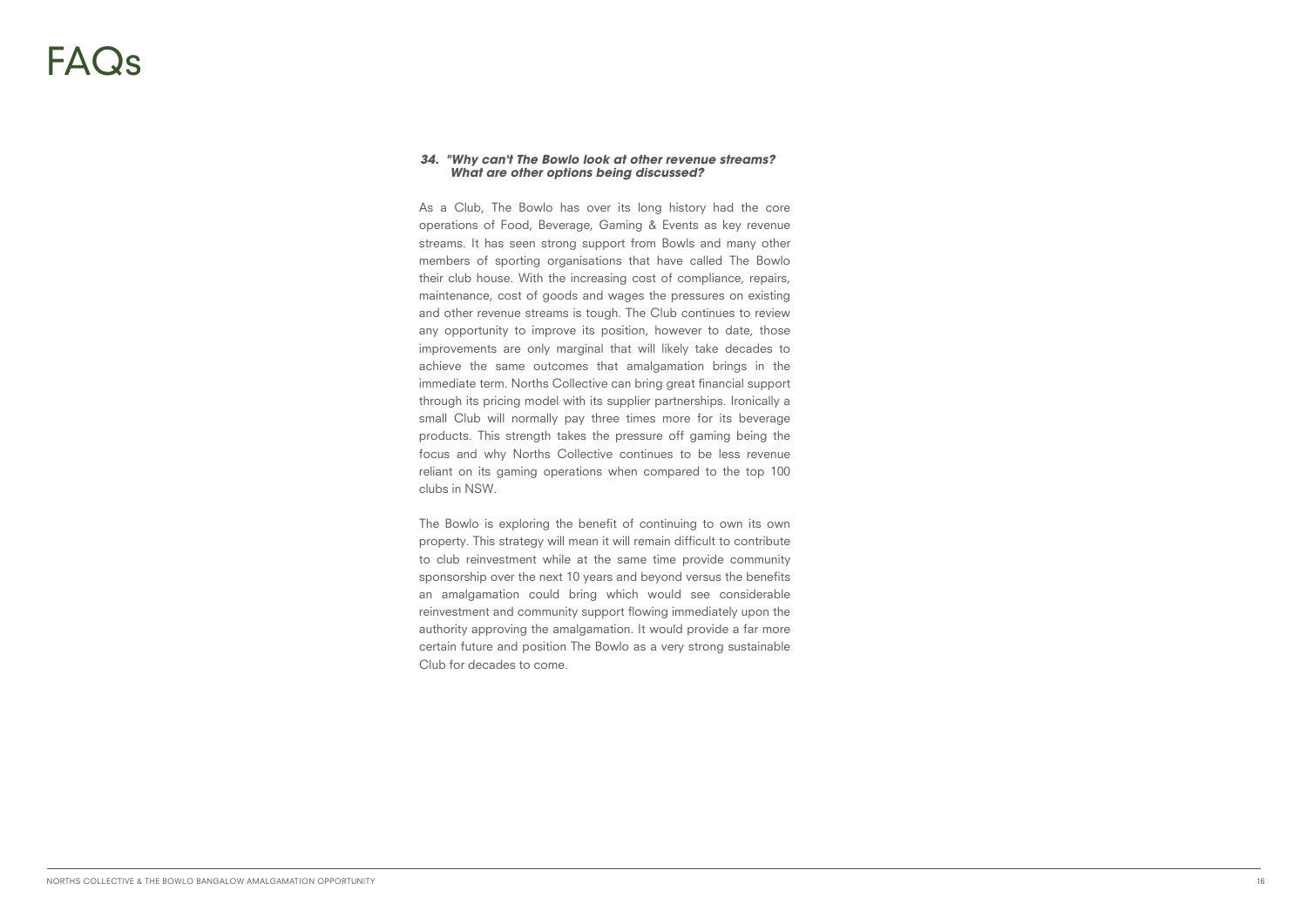#### **35. How much of an increase in revenue is needed to address the existing building issues?**

Norths Collective is in the process of assessing the required works in detail at present. Whilst there are estimates obtained by existing Bowlo Bangalow Club Management, further information will be available to the Board as part of Norths Collectives ongoing due diligence. Norths Collective will include, in any MOU presented to the Members of The Bowlo, a clear indication of the works that will need to be completed to ensure the property is compliant and is satisfactory for insurance policy renewal. Should an amalgamation take place, all necessary building works would be scheduled by Norths Collective regardless of revenue. Such capital investment is a necessity from for compliance, sustainability and keeping the property relevant for the community.

Recent refurbishments at both The Alcott Lane Cove and The Verandah Beecroft properties totalled over \$5 million and over \$2 million respectively post amalgamation.

### **FAQs**

#### SATURDAY , 23rd APRIL 2022

#### **36. What does the Norths Collective Business Plan look like? What level of increased revenue is required so the club can operate more profitably?**

Clubs are expensive to run and maintain. There continues to be extreme pressure on small to medium clubs to navigate the complexity of the legal and governance framework of today without spending a lot of money. The Bowlo pays significantly more for its beverage simply due to its lower sales volumes and competition for the discretionary dollar is ever increasing.

Norths Collective is very clear about its operational focus across food, beverage and events. We are happy to go into more detail on areas of interest. As we have seen in our other venues over recent years particularly, stronger connections with all affiliated sporting and other community clubs does lead to increases in visitation and hence revenue growth. It is about supporting those that support The Bowlo.

#### **37. What is the timeframe between any injection of funds and recouping of any Norths Collective capital investment? What is the financial metric used by Norths Collective when considering a return on investment from amalgamations?**

Norths Collective is a not for profit group of Clubs. Money earnt is reinvested for the greater good of all Clubs and the communities in which we operate. Whilst we do have stringent financial modelling and oversight that underpins the operation of each of our Clubs it is our focus on the longer-term benefits of each amalgamation that we use as a guide for our decision-making surrounding capital investment. We do not use a magic minimum measure of investment return in any of our amalgamation proposals which is very attractive for child club Members as it provides a level of security in that if performance is not to a level expected, significant deviation from commitments made during MOU negotiations will not occur. There is no race against the clock driving financial decision making. Those key benefits of amalgamation include however are not limited to the following:

Growth of Norths Collective Asset Base - Often amalgamation comes with the opportunity to assist the child club to enhance engagement within the community. Additionally, with some muchneeded capital investment and the land holding transferred, our balance sheet is improved by millions of dollars. This provides the back drop for a sustainable not for profit operation which can reinvest in its community both in terms of the Club facilities but also financial support for sporting & cultural pursuits that are important within the community. Norths Collective already has a long-term presence within Northern NSW and is looking to expand in the region.

More Growth = More Community Support - With more growth there is more to give back in financial and in-kind support. Norths Collective Members will benefit from the facilities and services the Club is able to provide within the community.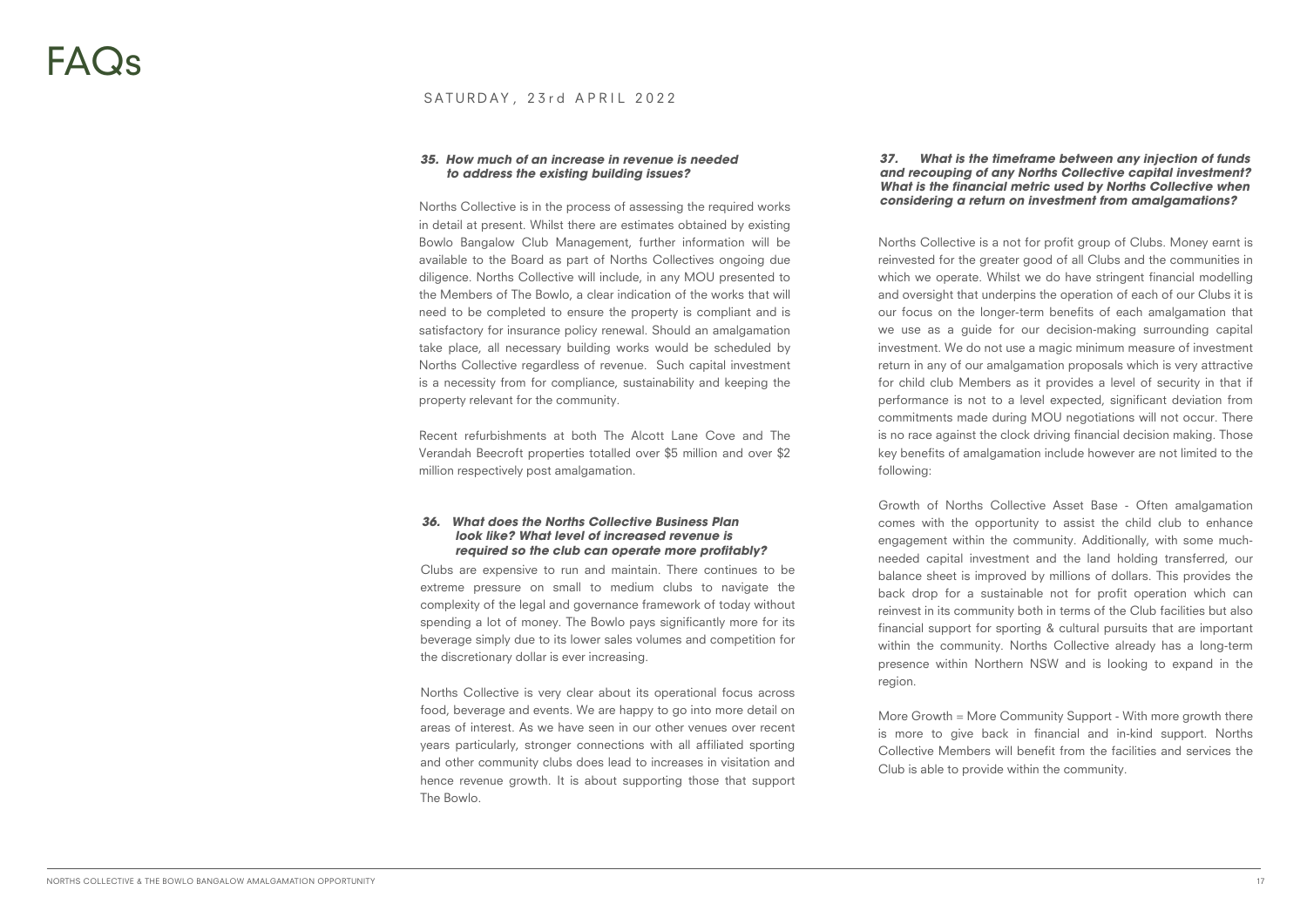Diversity of Norths Collective Asset Holding - We don't put all our eggs in one basket. There are so many pressures that impact the trading patterns across each Club site. Often some are up, some down. Even as recent as the Covid-19 pandemic, there has been Sydney supporting the Tweed and very much the Tweed supporting Sydney as Norths Collective faced different challenges at different times with government closures and other measures implemented. Weather is another big impact across the group. Some shine better with the sun and others step up when the rain comes through!

Increased Revenue Outside of Gaming - Large clubs are often between 70 - 85 percent reliant on their gaming revenue. Whilst Norths Collective still has a need for a responsible and sustainable gaming model it is progressively reducing its revenue reliance on it. As a group Norths Collective provides more than \$1m above any legislated requirement, back into the community by way of cash and in-kind support each year. Norths Collective takes a long-term view of its Club holdings and investment does not meet any one simple financial metric. As a not for profit that exists primarily for its membership, it is with great responsibility that the assets are adequately capitalised and each business unit is sustainable in its own right.

Maintaining Focus on Club History & Heritage - Each of Norths Collective's venues has a very unique presence that dates back between 50 - 110 years. In respectfully bringing these unique elements to the surface, there has been the opportunity to ensure they not only remain relevant to the community today but articulate why the Clubs presence remains so important in to the future as it did when each Club was first formed.

Norths Collective continues to workshop plans for the future with The Bangalow Bowlo Board and we anticipate, in the coming weeks, to be working in with the working group as well. The many information sessions that will continue to be made available to the membership are designed for members to ask questions directly and for information to be represented in print transparently thereafter. There is a great community asset operating already which Norths Collective would be proud to bring into the portfolio and support well into the future. With a long-term view, it is important that each Norths Collective venue is well capitalised, upgraded to building code with relevant accessibility requirements satisfied where possible and generally fit for purpose when it comes to infrastructure needs.

### FAQs

Member satisfaction and growth is a key part of the business model that enables financial and in-kind support to flow through to community groups. Norths Collective will continue to attend information sessions and provide written documentation to assist in articulating how it currently operates and how it would seek to add value to the Bangalow community. The Bangalow Bowlo is a unique club and it will be important for it to remain that way. Its assets will not be stripped and it won't be turned into a traditional Club with gaming the primary focus.

Post amalgamation, Norths Collective and Bowlo members would remain owners of all Clubs in the group. The return is not strictly a financial one. Our Club constitutions are similar in that both Clubs don't just exist to make profit. Connecting to our Community and making a difference is an essential part of why both The Bangalow Bowlo and Norths Collective exists. As a not for profit club group owned by the membership, the importance is strong community engagement and its critical for each Club to be given the reinvestment it needs to remain relevant to the community it operates within and proudly serves. Naturally, there will be strong governance around money being well spent on the Club as it is members money. Norths Collectives commitment to sport and community is enshrined in our constitution. The objects that sit within the constitution of Norths Collective outline why the Club was established.

Please view the answer to question 25 above for further information on Norths Collectives Constitution in this regard.

#### **38. Will the Club Members see Norths Collectives financial plan and forecasts?**

Yes, with some limitations around sensitive commercial in confidence contractual arrangements.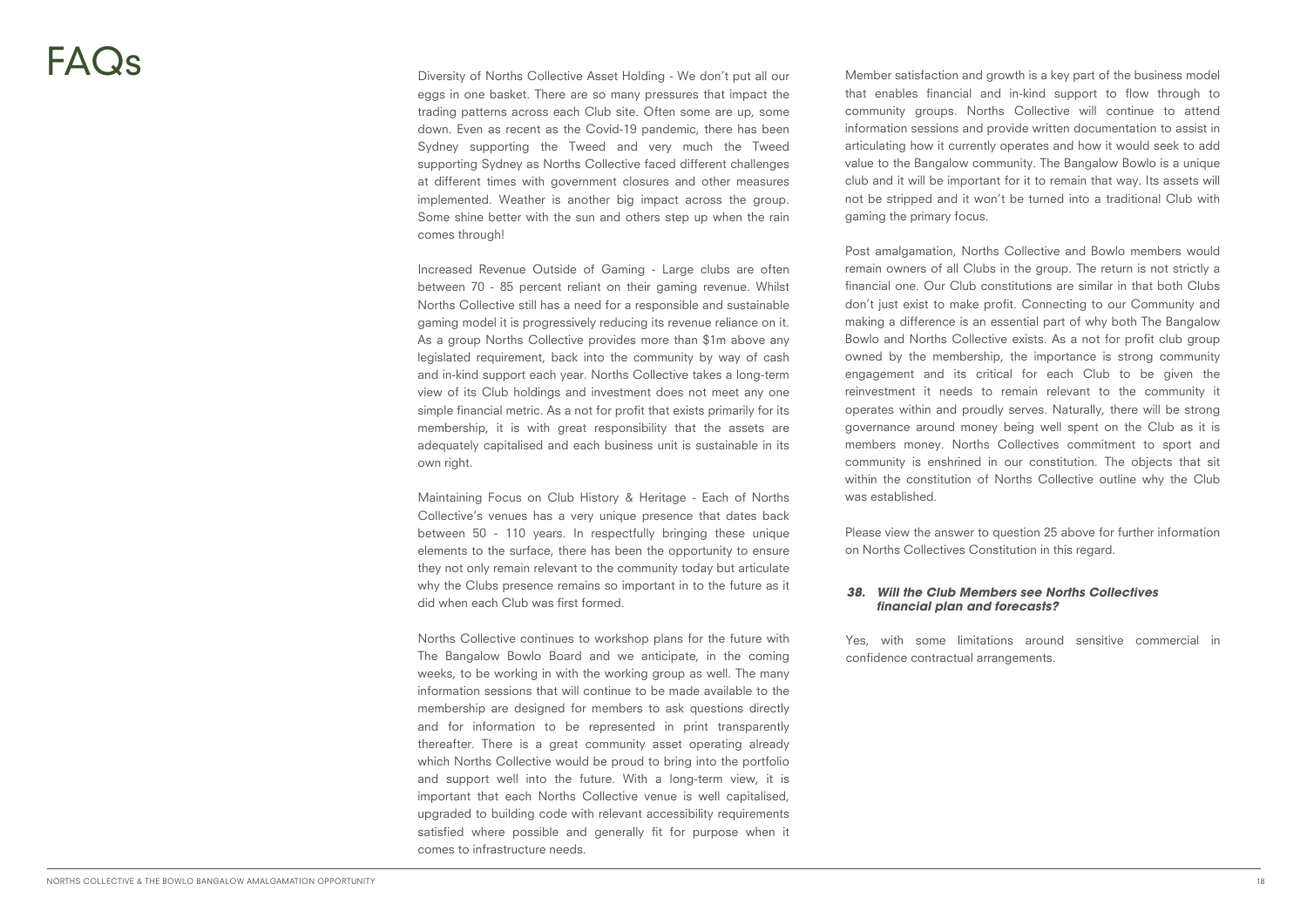#### **39. What will the club be like to come to in the future? The Club is currently enjoyed by our local community and families**

Extensive consultation on any major renovations would occur in the community before works are commenced. Post amalgamation, the club would not look much different to how it does now, however it will receive cash injections of hundreds of thousands of dollars each year to ensure fridges are working, the roof doesn't leak, the toilets are to a high standard, the kitchen and bar has the necessary service infrastructure, and the list will go on. It is our aim to simply enhance the property so local community members, including families always feel welcome, safe and entertained. The venue concept designs shared at each Member Meeting to date and which is also available on the website sets out the various spaces required in order to ensure the satisfaction levels of all guests remain very high. The concept design plans will not see us provide you with a footprint that already exists within Norths Collective repurposed in Bangalow.

Fun through food, beverage and functions will be the primary focal point of The Bangalow Bowlo for the future. It has been exciting to be able to show you what's possible through our initial venue concept designs. A refurbished, fully equipped kitchen, new servery, brand new bar, renovated bathrooms and new furniture to name just a few enhancements all form part of what the Club will look like in the future. It is important to note that we have received and acted upon valuable feedback to date and we thank you for sharing with us your thoughts on the type of Club you wish to see in Bangalow for decades to come.

Our experience tells us that the more unique spaces we can provide for the diverse groups of people we have residing in our local communities the higher the satisfaction levels and hence the more reasons there are to visit. This is why we have included a small, private space for gaming away from children, a sports bar, sunny deck and lounge overlooking the playing fields, a private meeting room, refurbished function hall, undercover outdoor eating options, fantastic kids play and a large grassed outdoor event space complete with its own food and beverage service points.

#### **40. Are you prepared to include in any MOU presented a cap on gambling revenue?**

The Bangalow Bowlo has 4 poker machine entitlements at present. The Bangalow Bowlo in recent years has owned and operated up to 15 entitlements. The Bangalow Hotel, less than 1km away has the provision to operate over 20 poker machines as part of their offer and they do have 18 poker machines on their trading floor at this time. The profits earned go to the pub owner to be reinvested as they see fit. Our concept designs for The Bangalow Bowlo provides space for a small gaming floor which is less than 5% of the total space available for hospitality. The gaming space is separate, as is the case at all Norths Collective venues, from the remainder of the trading floor which is focussed more on family food and beverage experiences.

Norths Collective is proactively seeking to reduce its revenue reliance on gaming. Part of that strategy is by way of amalgamation with Club's that have strong alternate revenue streams. The Bangalow Bowlo is an example of this. Gaming does however remain a key part of a sustainable community club model. Valuable feedback shared by Club Members since our first meeting held Saturday, 2nd April from The Bangalow Bowlo Board and also The Bangalow Bowlo Working Group has provided us with great insight into community views. We continue to review the numbers as we refine both the long-term renovation plans and the financial contributions we may sustainably make to support the many sporting and connected community Clubs.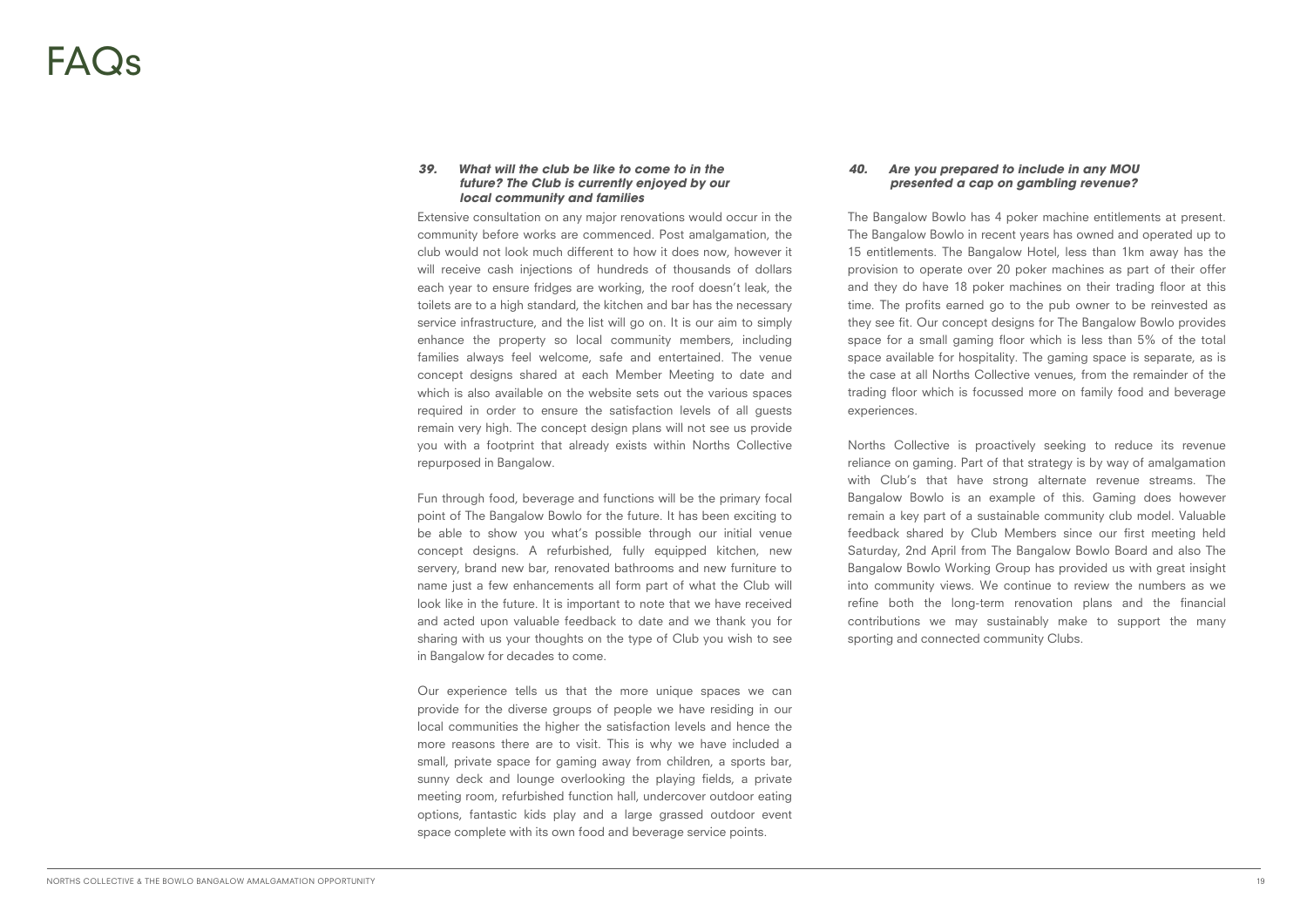Early projections have been based on gaming machine numbers returning to the numbers The Bangalow Bowlo held in 2012. The Bangalow Bowlo had in place 10 machines at the time and gaming regularly made up between 12% to 14% of the Club's overall revenue before entitlements were sold to alleviate cash flow issues the Club was experiencing. At the time, the Club noted they may have the option to buy back the entitlements at a later date if the Club was more financial. The preliminary floor design ensures gaming machines would not be visible outside the room they are to be positioned in. In the draft masterplan, the gaming room will be positioned in a corner location adjacent to the loading dock and behind the new public bar which is marked on the plan in the Norths Collective A3 concept presentation available on the website. Prior to a renovation, gaming would remain in the general location it is presently but would be screened so machines are not visible to anyone outside of the room.

Norths Collective takes both the Responsible Conduct of Gaming and Responsible Service of Alcohol very seriously. We understand there are enormous social challenges that come from both these revenue lines, particularly the service of alcohol both from in-venue service and from takeaways consumed at home which may be said to pose a higher risk based in our experience having dealt with the police and other key stakeholders regularly in recent years. We estimate beverage will make up close to 40% of revenue. We have a great responsibility to work with the community to manage issues such as poor health and domestic violence whilst ensuring a strong future for our youth when it comes to responsible service of alcohol. As a business, Norths Collective has in place a robust framework to ensure the venues operate ethically and responsibly and to be proactive in a meaningful way.

To date, gaming revenue has been forecasted to make up less than 15% of total Club revenue and lessen to 10% over the short term before further reducing from year five onward as other revenue streams build. For example, with a similar venue within Norths Collective where food, beverage and events are the primary focus 8 years on from its renovation, The Greens North Sydney, which operates 16 poker machines, the Club sees gaming revenue sit between 1%-2% of total revenue. Both of the above scenarios with reference to Liquor & Gaming information, is far less than what The Bangalow Hotel earns with their 18 machines on the floor. The Bangalow Bowlo is also at 1%-2% of total revenue at present. We are committed to revenue streams other than gaming, whilst establishing a strong Club model that is able to sustainably give back to its community year on year. We will work with The Bangalow Bowlo Working Group and Board on the metrics within the MOU that will address a small gaming operation in order to provide the community some comfort the risks are well managed and will address the understandable broader concerns. As the actual revenue split cannot be controlled by the club a cap cannot be in place, however wording within the MOU can reference the intent for balancing the revenue split in favour of streams other than gaming.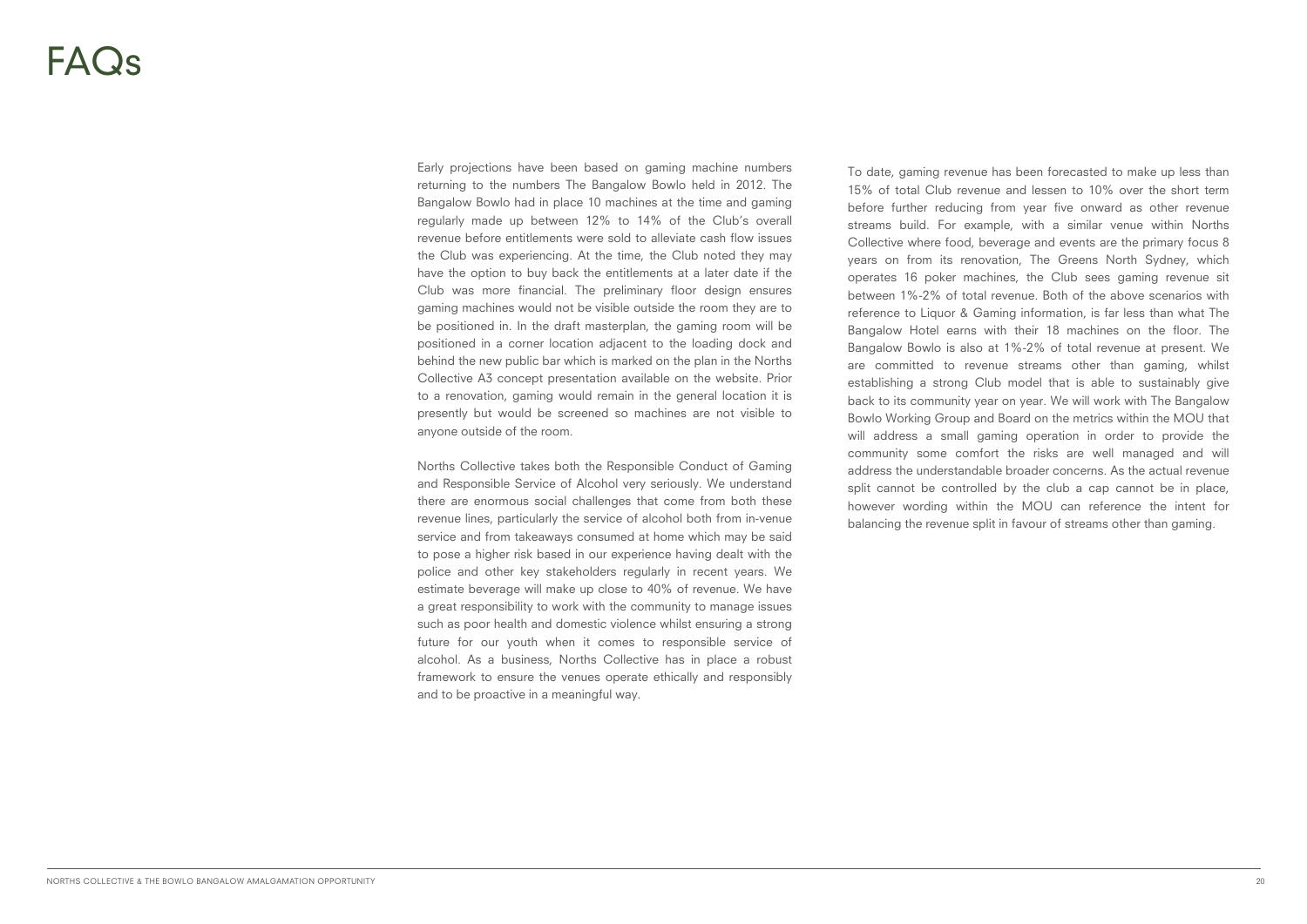#### **41. Parking can be an issue at The Bangalow Bowlo, what do Norths Collective propose doing to alleviate some of the issues experienced?**

Parking is going to remain constrained however there may be an increase in defined, marked parking spaces along the entry roadway to the Clubs car-park. It should be noted that during busier periods of trade such off street spaces are already utilised especially over existing grassed areas. We envisage that as we trade across more of the week there may be further spread across each day so less pressure is subsequently placed on peak periods. With so many sporting teams using the grounds we are going to continue to face challenges.

Should an amalgamation proceed with Norths Collective, we will seek to open up healthy dialogue with Byron Shire Council and the NSW Government with the expectation we can collaboratively maximise the spaces available for parking as has been outlined above. We have already reached out through the Club and have begun reviewing the Sporting Precinct masterplan, its future development and how parking with be addressed over the long term.

#### **42. What guarantees can Norths Collective provide The Bangalow Bowlo Members that their Club will not be re-developed in year 11 of an amalgamation? Have any of our other amalgamated clubs asked for a clause of this kind during previous partnership negotiations?**

We encourage all Members to look back at our history of amalgamations to gain a real sense of security in that the track record we have demonstrates we take a long-term view of these partnerships and we do not seek to re-develop assets in a way that deviates away from what was always intended by founding Members.

We will ensure the Club is well capitalised in its current form to ensure its future is far more secure than what will be possible without amalgamation. We have a strong active desire to have everyone look back favourably in ten years' time, pleased with the capital injection as well as the financial and in-kind support invested within the Bangalow community over that period. This could then be measured against what the alternative may have looked like by continuing as is.

#### **43. Please explain the difference between core and non core assets and how this relates to what the Club is currently and whether it will change after an amalgamation process is complete?**

All assets and liabilities do transfer to Norths Collective upon receipt of amalgamation approval by Liquor and Gaming. This will see The Bangalow Bowlo property transfer as core property under amalgamation. The process by which Members of the Club seek to transfer property from core to non-core is very complex and requires a 75% majority of Members present at a General Meeting to be in favour of such a motion.

To be clear, our intent is not to transfer property from core to noncore. All Clubs operate as core with only a small section of our Tweed Heads Club the exception which has some areas under lease arrangements. We are in the business of operating Clubs and will continue doing so for decades to come.

Our constitution details our reason for being which has been shared above in the answer to question 25.

#### **44. Who owns the club and land physically now? Who owns the club and land after an amalgamation? Who owns the club and land in the longer term?**

The Bangalow Bowlo Members own the property at present.

An amalgamation will see all property, assets and liabilities transferred to Norths Collective, a process identical to all amalgamations that occur industry wide. An amalgamation with Norths Collective will see all The Bangalow Bowlo Members transfer across to Norths Collective hence gaining ownership of all Clubs and assets that currently sit within our organisation. To be clear, The Members always retain ownership as we are a not for profit Club group that is for the benefit of Members, their guests and the general community.

Should Norths Collective continue to grow, partnering with other Clubs under amalgamation over the next 10 years and beyond, all Norths Collective Members, including those from The Bangalow Bowlo, automatically enjoy ownership and membership of those future assets.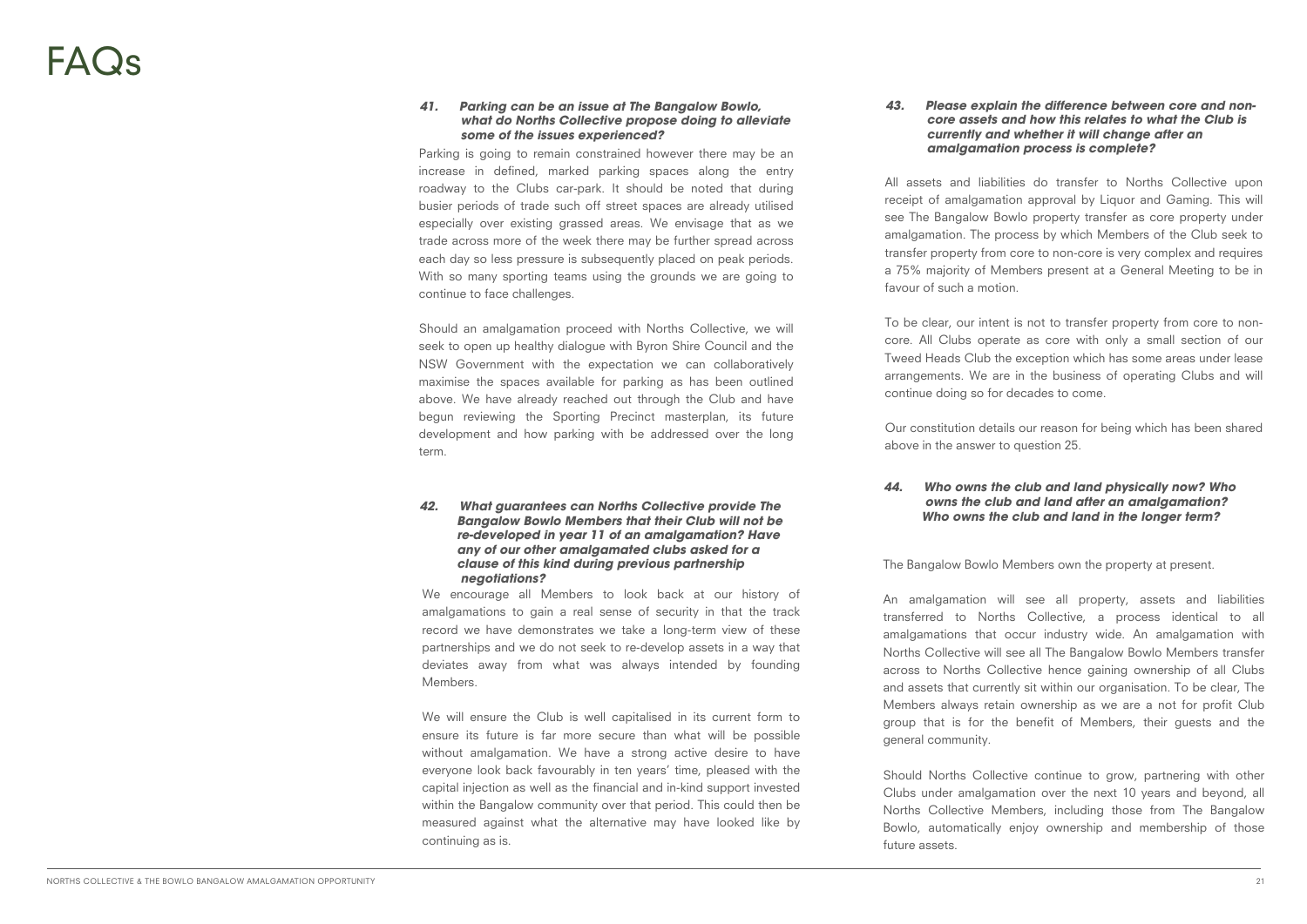#### **45. What sort of events do you envisage hosting? What style of music will you permit? Would you consider disco style entertainment?**

We are in the business of creating fun, unique quest experiences and understand there is a multitude of entertainments tastes that exist within the communities we serve. It is our aim to enhance the Club in such a way whereby existing guests are made to feel welcome.

We workshop all our prospective events sending them through our risk matrix to ensure they are suitable. We do have the good order of the neighbourhood in the forefront of mind especially in our planning leading up to busier functions, events and patterns in trade.

We have strong relationships with our local police commands that we are eager to protect and continue to nurture.

#### **46. Do we have connections with other community groups aside from sporting clubs?**

Yes. We are proud of the relationships we have fostered over the years with numerous not for profit charitable community groups. The North Sydney RSL Sub Branch, Memphis Mayhem Community Radio and our latest connection that has seen us partner with The Preston Campbell Foundation are those key relationships that exist outside our sporting club connections. We also have longstanding relationships and host events for the Cancer Council NSW and Qantas Pathfinders where we host their annual revue at Norths Cammeray.

It is important to note that Club property is valued very differently from that of residential zoned land which can lead to reduced valuations. Norths Collective will ensure investment in the Club and community with respect for the value of land that will transfer as a result of amalgamation.

#### **47. What is the club and land presently valued at? If Norths Collective end up with the asset as a result of an approved amalgamation what will be invested into the club and community as a result?**

Any zoning change requires a development application to be lodged with the local Council and that application can only be submitted with owners' consent. Since future Board of Directors would have to approve any application there is no opportunity for a rezoning development application to be lodged without their approval.

We encourage the The Bangalow Bowlo Board and Members to seek an independent valuation. We are refining our own as part of our due diligence process which we will happily share with the Board when it is complete. As we have shared in an earlier Members Meeting, with transparency in mind, early indications are the site has limitations that may indicate a lower value than what people would expect for land of this size. The assets are already valued and sit on the balance sheet of The Bangalow Bowlo, however a more up to date value will be of benefit to all.

Any application for rezoning is an extremely time-consuming exercise with reports and reviews to be provided by many engineers and legal teams. The time and cost for review and consideration is prohibitive and even then, the local Byron Shire Council may still reject an application. We support the current zoning remaining in place.

The key items that are provided to us in the near future as part of a more thorough valuation will be shared with the Board of The Bangalow Bowlo for communication to Members. Further insights from our Project Manager note the following:

• The existing zoning of any land is determined by the State Government and they have an absolute reluctance to change zoning unless it aligns with their own strategic direction.

• It is not our intention to rezone any of the land as we intend to continue to enhance the going concern. We understand the Members concerns to protect the future interest should any person or company intent be subject to change. Norths Collective would demonstrate over the first 10 years that we are serious about the Clubs future as a Club and investment will back that up.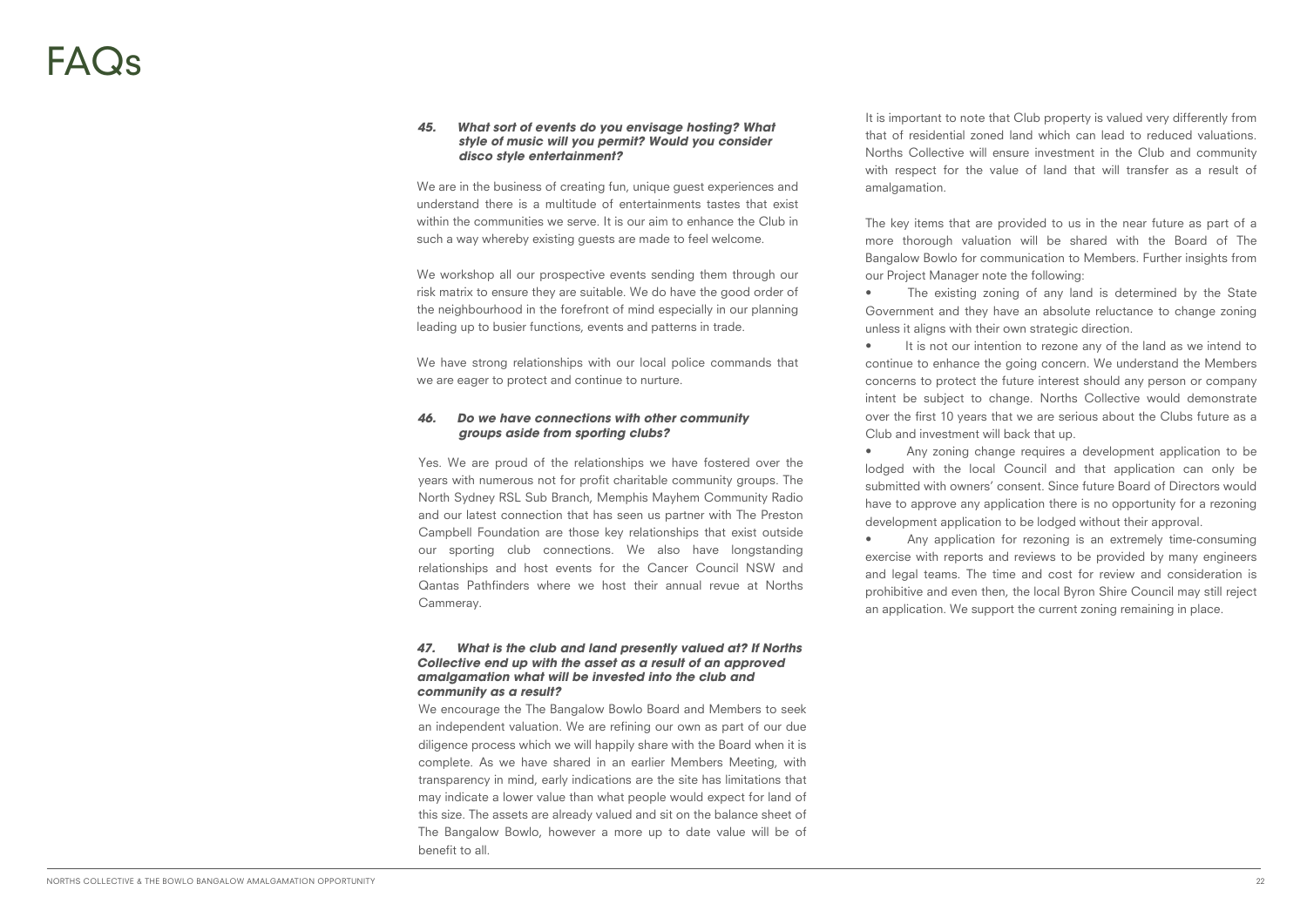#### **48. What are the alternatives, apart from the Norths Collective amalgamation proposal before us? There has been no mention of any other amalgamation proposals being considered?**

The Bangalow Bowlo approached Norths Collective following discussions with ClubsNSW about its options. Reviewing amalgamation and considering a partnership with Norths Collective was suggested. An alignment of values was one of the strong reasons that The Bangalow Bowlo then responded to the Expression of Interest Norths Collective put out to the Club industry seeking partners. Norths Collective values and structure align closely to The Bangalow Bowlo being in summary; community engagement, promoting the game of bowls and the sponsorship of local sports.

The initial Norths Collective presentation, which can be viewed on The Bangalow Bowlo website, highlights this alignment and a long and successful history with amalgamation as a not for profit organisation presented. Norths Collective comprises 5 Clubs, including 2 bowling Clubs. They have a 30-year track record as an amalgamation partner including The Greens North Sydney (1991), Seagulls in Tweed Heads (1998), The Alcott Lane Cove (2016) and The Verandah Beecroft (2021). Their focus is on creating contemporary and innovative entertainment, food & beverage precincts, underwritten by a grass roots connection to community and sport. A charter we both share and that is outlined in both Clubs constitutions. Norths Collective has never ceased trading at any of the Clubs in its group post-amalgamation, nor has it sold any land of amalgamated clubs. Having amalgamated with Seagulls in Tweed Heads in 1998, Norths Collective has recently reached out to local clubs on the North Coast of NSW looking to provide support by way of amalgamation during the past two years of Covid-19 and the devastating floods experienced earlier this year. Over 99% of the revenue from both Norths Collective Bowling Clubs is non-gaming.

- Many larger club groups have sold land and/or pursued major, multi-storey, residential or commercial property redevelopments at
	-
	-
- publication, however Club Banora is not an amalgamated premises. It was built by Twin Towns and has always been owned by Twin Towns.
	- Others have sold the amalgamated club to developers, with the
- Petersham RSL at Newtown RSL, Goulburn Soldiers Club at Goulburn

OTHER AMALGAMATIONS ACROSS THE INDUSTRY Many of the larger Club groups pursuing amalgamations at this time are based in Western Sydney and have a business model that does prioritise gaming. This does not align with the values of The Bangalow Bowlo and the community.

A Summary of some recent amalgamations: amalgamated club sites. Mounties at Harbord Diggers and Waverley Bowling Club. Correction: Twins Towns at Club Banora was listed in an earlier

funds returning to the parent club. Bowling Club

• While some have sold the amalgamated club to developers, with a view to relocate to another location. Dooleys at Waterview

• Others have amalgamated with a smaller club then on sold the amalgamated venue to other clubs, developers and/or ceased operations of the amalgamated club altogether. Variews Burbathat Bowlo, Bangated with Panthers artnership should extend well beyond financial positioning. It must consider the way a potential partner interacts with its local community and sports clubs, supports its employees and focusses on the long-term welfare of the club Members it is looking to partner with. Norths Collective has a track record of honouring its commitments to their amalgamating Members and their connected communities, rather than seeking a property play or exit strategy if trade becomes challenging.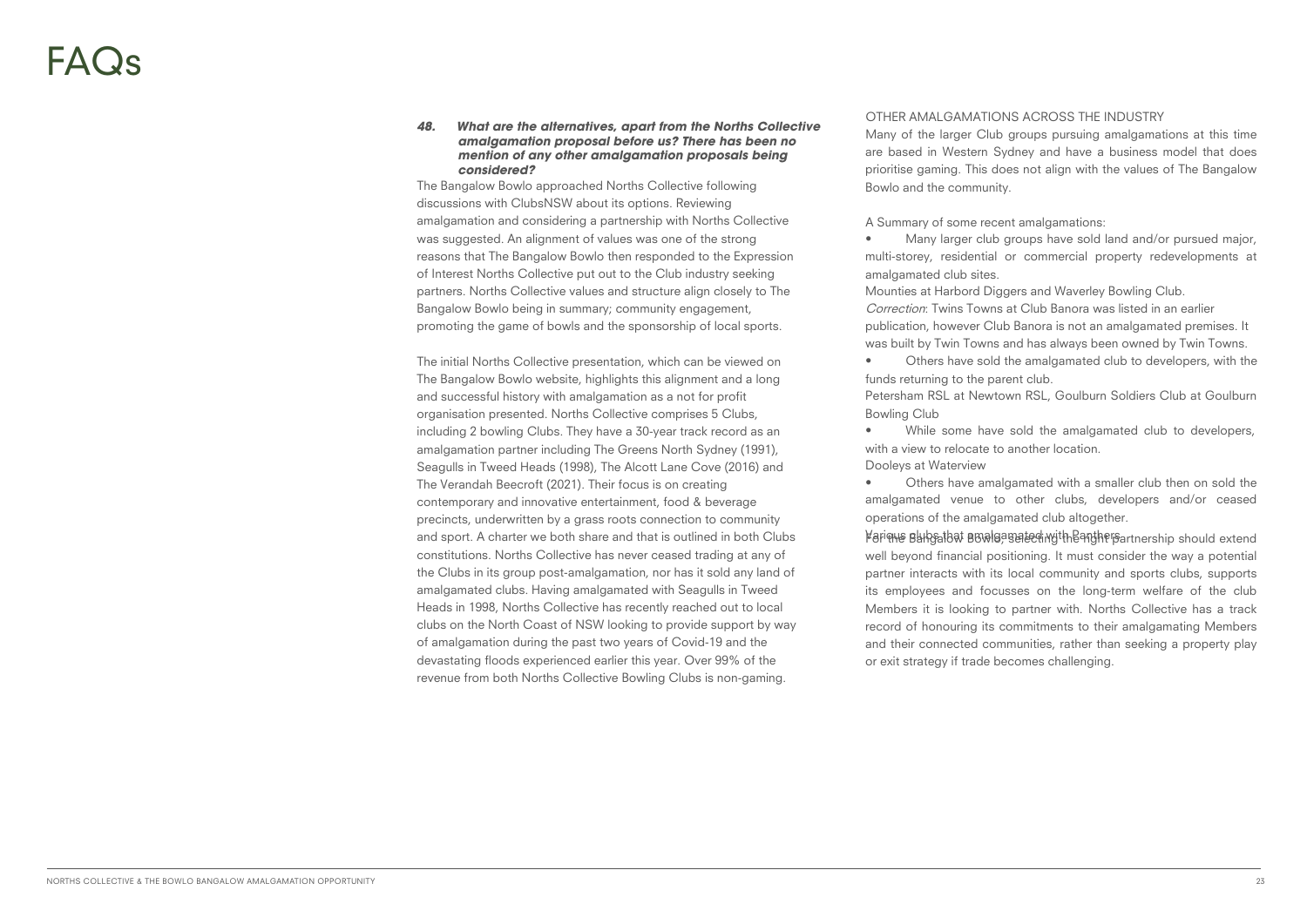#### **49. How many small clubs have closed in the past 10-15 years? Is this a common occurrence?**

One Club has closed, every fortnight, on average since 2007. The Clubs most vulnerable to closure are bowling clubs.

There are many reasons why over recent years this has become a common occurrence. Broadly those key reasons are listed below:

- Unprecedented disruption to Club activities and finances
- Ongoing uncertainty in the trading environment

• Inflation squeezing margins of smaller Clubs that do not have the buying power of large Club or pub groups that can find it easier to withstand such fluctuations in markets

• Banks have been reluctant to refinance loans of small Clubs, which are far more susceptible than larger Clubs to volatility in trade or cashflow

In NSW alone, a total of 100 Clubs facing closure or searching for a pathway to growth have survived through amalgamation.

- Small Clubs face a greater challenge to recruit, retain and develop employees
- Increased compliance burden associated with venue safety and sporting activities
- Acceleration of the longer-term decline in volunteerism in Australia

• Alternative revenue streams requires investment. Changes to planning laws in the future may require significant investment from older Club Boards upgrading their buildings to comply with revised building, accessibility and fire safety codes

Norths Collective amalgamated with the second oldest Bowling Club in NSW being the North Sydney Bowling Club in 1991. This venue was re-launched with a renovation as The Greens North Sydney in 2014 at a cost of just over \$1 million. In the most recent normalised year of 2019, The Greens North Sydney achieved a total of \$9 million in food and beverage revenue alone. This Club is now Australia's leading Club in corporate and social bowls with a well-connected traditional bowls Club also engaged.

We have a total of 60,569 Members as at the end of March 2022 all

with voting rights.

#### **50. How many voting members does Norths Collective currently have?**

The separate listing of both Memberships forms part of the Norths Collective Constitution. This was due to recent changes in legislative requirements that now sees Clubs record such information in an itemised fashion.

Amalgamating Members are required to complete a form as at the time of amalgamation. This document covers off on the required consent with Membership transfer taking place once Liquor and Gaming approval is confirmed.

This is therefore a transfer process provided Members are financial at the time amalgamation occurs.

#### **51. Why are Lane Cove Club and Beecroft Bowling Club Members identified separately in the Norths Collective Constitution? How did their Members become Members of Norths Collective? What this through a transfer process or re-application?**

Both these amalgamations occurred many years ago and as a result we are not clear on the formal process required at the time or how this was undertaken. That said, all financial Members of the two Clubs listed above share the same rights as those Members associated with the Lane Cove Club and The Beecroft Bowling Club.

#### **52. How have the previous Members of North Sydney Bowls Club and Seagulls Tweed Heads become members of Norths Collective?**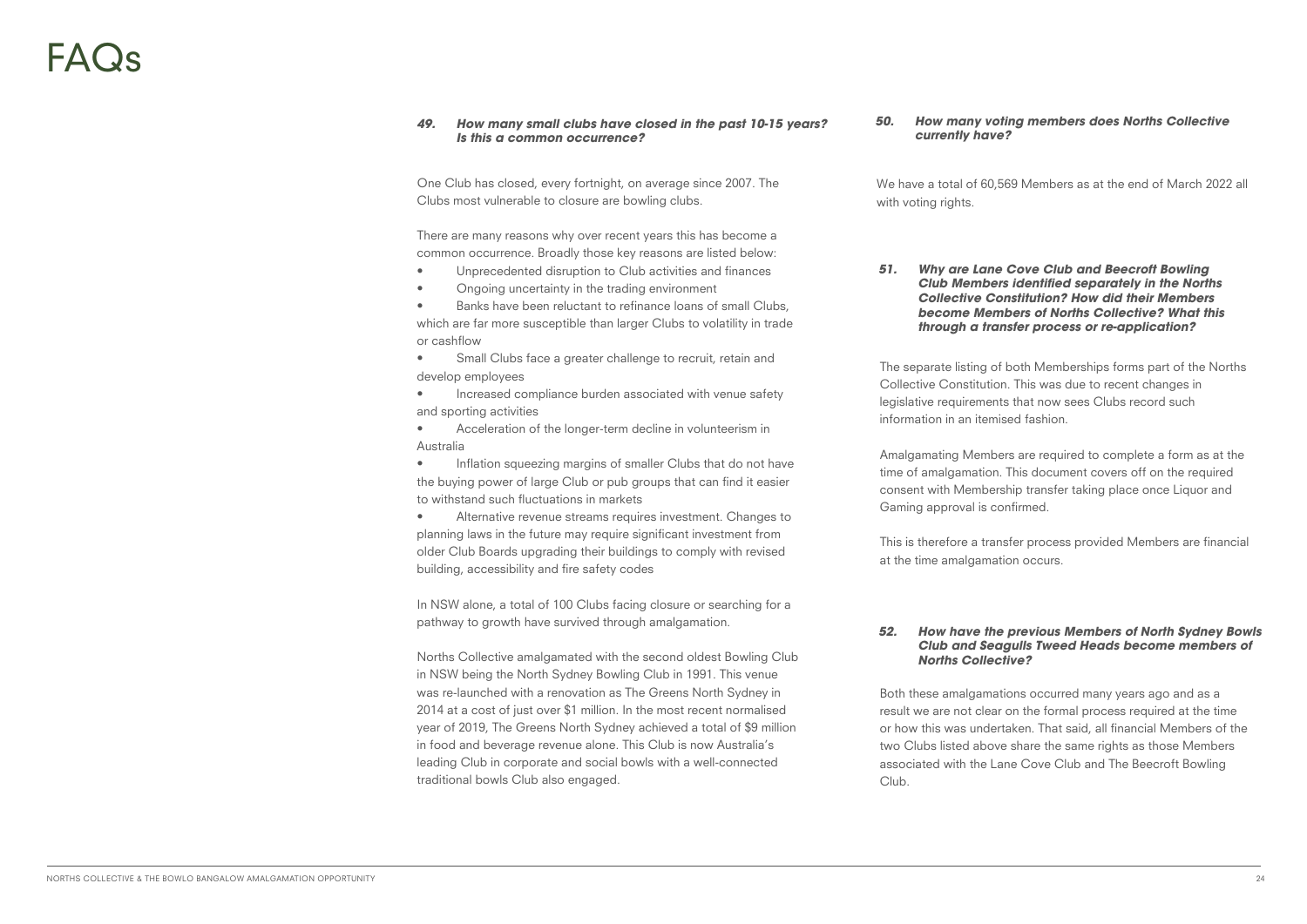All Members that sign the consent form highlighted in question 19 simply transfer across as full financial Members of Norths Collective as at the time Liquor and Gaming approve the amalgamation.

### $F\Delta$  $\Omega$

#### **53. How would The Bangalow Bowlo Members become members of Norths collective?**

Yes, provided they are financial Members.

#### **54. Do the Members of amalgamated clubs have equal voting right within Norths Collective?**

All our affiliated Sporting Clubs have different relationships with Norths Collective venues. There are a range of frequent Club users and there are others that participate in their selected activities away from the home Club sites. There are also differences in the way grant funds are distributed. Communication however with each affiliated Club remains frequent and sees Members of the Senior Executive team present at Club meetings regularly.

#### **55. What is the relationship between Norths Collective and the Sporting Clubs associated with the Clubs that have amalgamated under Norths Collective? Are they simply tenants of Norths Collective where they use the facilities?**

#### **56. Under what conditions would Norths Collective de amalgamate a club and how would that be done?**

De-amalgamations are a complex area to navigate. Please be advised that a de-amalgamation does not form part of any Norths Strategic plan. There is a legal framework that requires the existing Members to vote on any such motion placing the decision to take such steps in the hands of the Membership. The MOU will address this.

#### **57. Would the Board consider a display for the master plan design concept proposal so this be viewed by all Members?**

Yes. The Bangalow Bowlo Board in connection with The Bangalow Bowlo Working Group is working on creating an amalgamation display within the property for the information of Members and the local community.

#### **58. Has the Board considered an independant financial review of the Clubs current situation?**

The Board has engaged a Working Party made up of a number of independent persons with further consultants to be engaged as

necessary.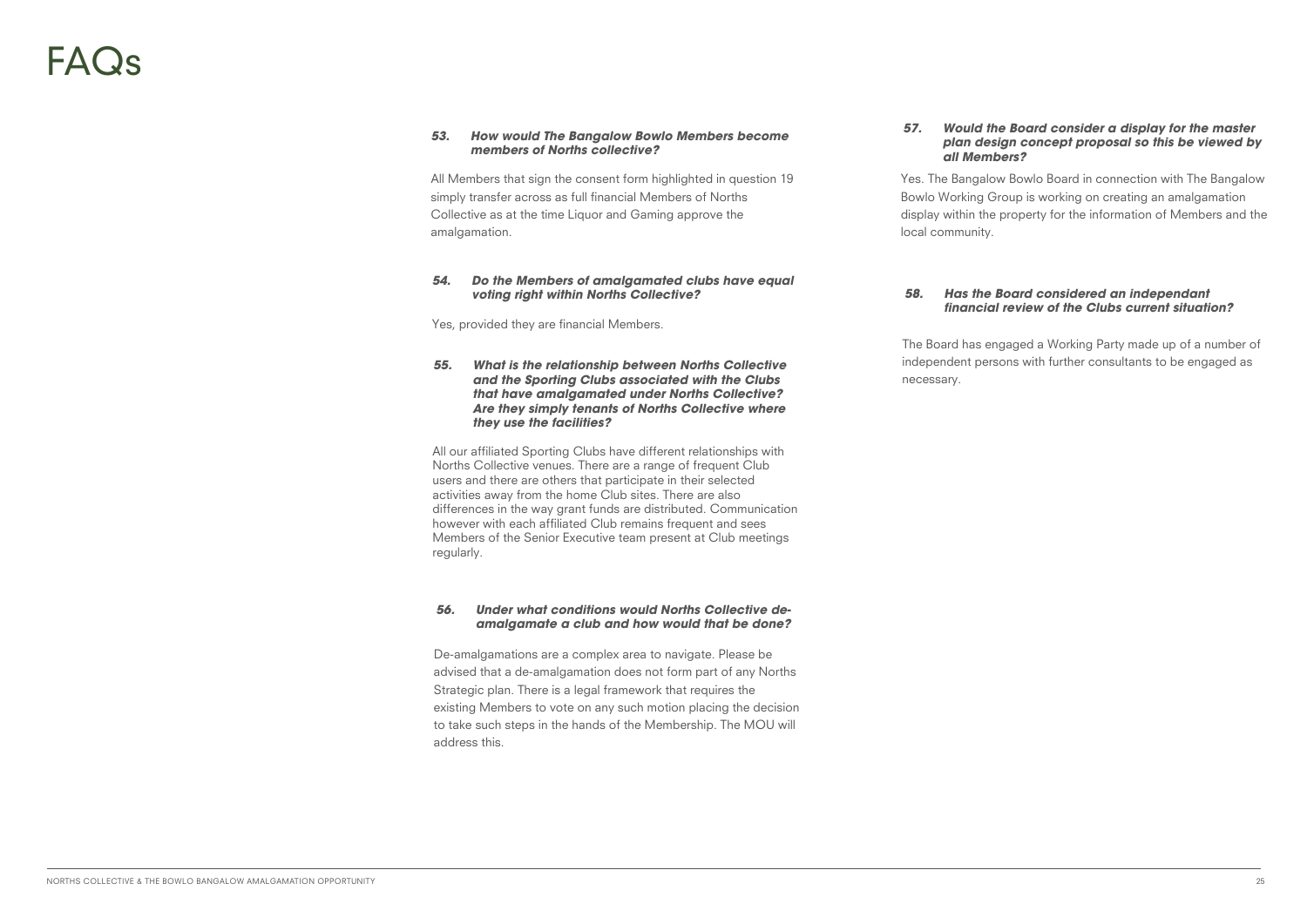### SATURDAY, 30th APRIL 2022

#### **59. What happens after the initial 10-year commitments, that are expected to be included in an MOU, have ended?**

Norths Collective has a strong track record in successful amalgamations dating back to 1991 when The North Sydney Bowling Club was amalgamated with Norths which we are very proud of. We ask Members to review our history of amalgamations which show long-term commitment. We do not actively seek to re-develop assets in a way that deviates away from what was always intended by founding Club Members.

It is important that Members consider the Norths Collective proposal against what may happen should operations remain the way they are at present.

We will see to it that The Bangalow Bowlo upon amalgamating with Norths Collective is well capitalised as is the case with all the clubs that form part of our portfolio. We are eager to see the Club continue to operate in its current form with additional funding to ensure the property remains relevant to the community and equally importantly compliant for decades to come. It is our aim to have all Bowlo Members look back favourably in ten years' time, pleased with the capital injection that has been provided as well as thrilled with the financial and in-kind support invested back in to the Bangalow community over that period.

#### **60. What is the general feel around the Club at present?**

The numerous opportunities provided for the benefit of Members, affiliated Sporting Clubs and other local community groups to ask questions of The Bangalow Bowlo Board and Norths Collective has been very well received. We are encouraged by consistent feedback that states Members feel they have been offered ample opportunity for input, discussion and most importantly time to reflect.

Whilst there has been no decision made at this time and the process of exploration of a potential amalgamation continues, the Board remains focussed on providing Members with information all the while ensuring a transparent review process for amalgamation and other options is undertaken.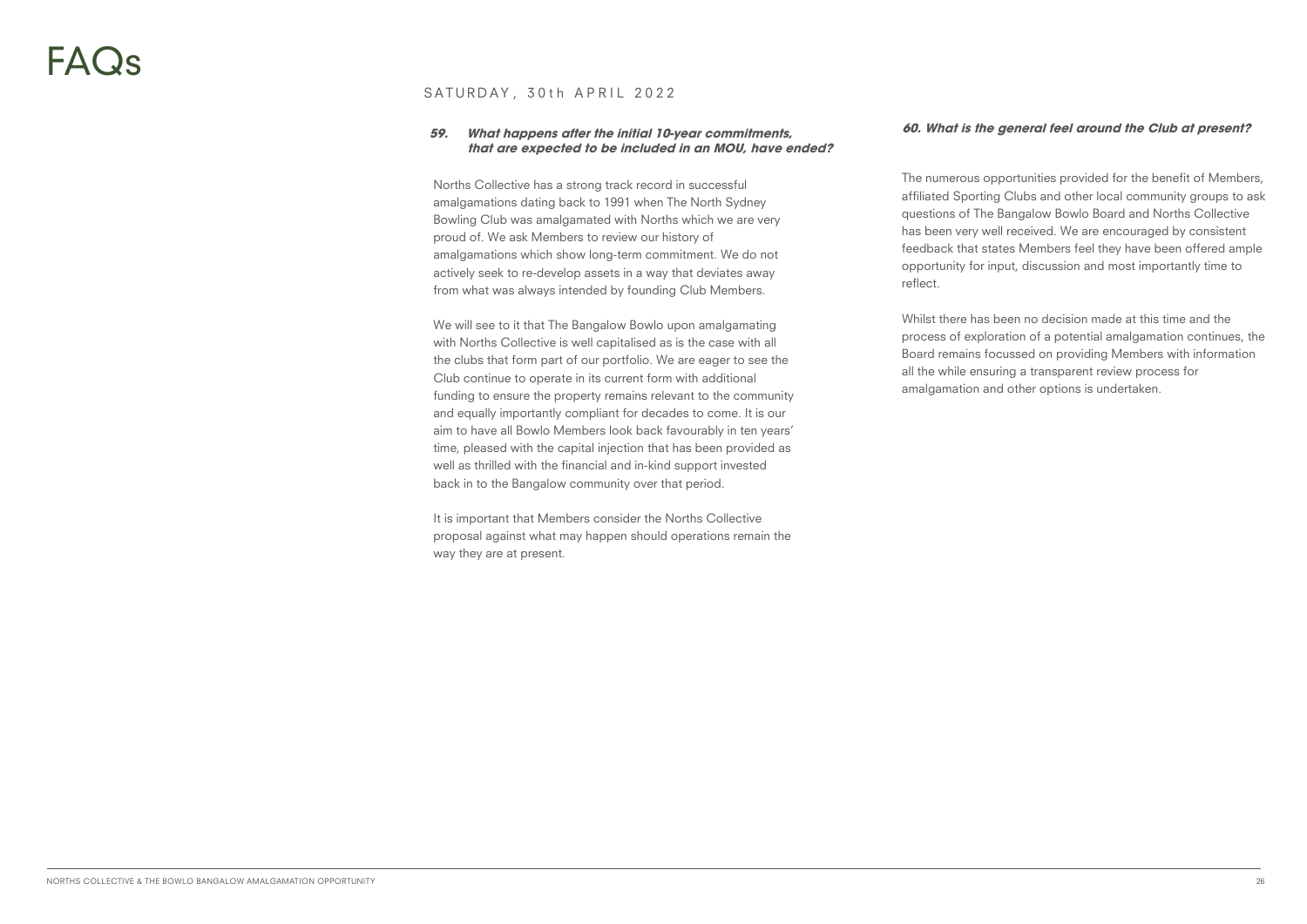#### **61. What rights do we have when it comes to voting under an approved amalgamation? To what extent do we maintain our individuality? What control will we have, if any, on the way the Club looks, feels and operates?**

The Bangalow Bowlo Members will enjoy the same voting rights as all Members that exist currently across all Norths Collective properties provided they are financial as at the time General Meetings are held.

Celebrating the unique history that exists at each of our Clubs is an aspect of our approach to operations we are very proud of. As an example, in order for us to ensure a Clubs uniqueness is protected we, at our most recent partner Club The Verandah Beecroft formed an Advisory Committee. The Verandah Beecroft Advisory Committee meets fortnightly at a minimum at present. This is a chance to not only check in against the MOU requirements but for licensed Club management to truly collaborate and evaluate what may be working or needs to be adjusted to manage and exceed member expectation. The meetings are attended by the Norths Collective CEO or delegate. The Norths Collective CEO has attended 90% of meetings with additional executives at The Verandah to date. Executing the MOU comes with a strong legal, moral and ethical responsibility. In our experience the Advisory Committee meetings generally reduce as it becomes evident that in addition to all MOU items being addressed, Norths Collective continues to operate in the spirit of what was agreed both with legal and moral intent.

Extensive consultation on any major renovations would occur in the community before works are commenced. Post amalgamation, the club would not look much different to how it does now, however it will receive cash injections of hundreds of thousands of dollars each year to ensure fridges are working, the roof doesn't leak, the toilets are to a high standard, the kitchen and bar has the necessary service infrastructure, and the list will go on. It is our aim to simply enhance the property so local community members, including families always feel welcome, safe and entertained. The venue concept designs shared at each Member Meeting to date and which is also available on the website sets out the various spaces required in order to ensure the satisfaction levels of all guests remain very high. The concept design plans will not see us provide you with a footprint that already exists within Norths Collective repurposed in Bangalow.

 $\sim$ 

Fun through food, beverage and functions will be the primary focal point of The Bangalow Bowlo for the future. It has been exciting to be able to show you what's possible through our initial venue concept designs. A refurbished, fully equipped kitchen, new servery, brand new bar, renovated bathrooms and new furniture to name just a few enhancements all form part of what the Club will look like in the future. It is important to note that we have received and acted upon valuable feedback to date and we thank the community for sharing their thoughts on the type of Club they wish to see in Bangalow for decades to come.

Our experience tells us that the more unique spaces we can provide for the diverse groups of people we have residing in our local communities the higher the satisfaction levels and hence the more reasons there are to visit. This is why we have included a small, private space for gaming away from children, a sports bar, sunny deck and lounge overlooking the playing fields, a private meeting room, refurbished function hall, undercover outdoor eating options, fantastic kids play and a large grassed outdoor event space complete with its own food and beverage service points.

#### **62. If I'm a Member of Bangalow am I an equal Member across the Norths Collective?**

Yes, provided you are a financial Member and the proposed amalgamation is approved by Liquor and Gaming.

#### **63. Why is an MOU the vehicle that forms the basis of an amalgamation agreement?**

The use of an MOU is prescribed in the Registered Clubs Act.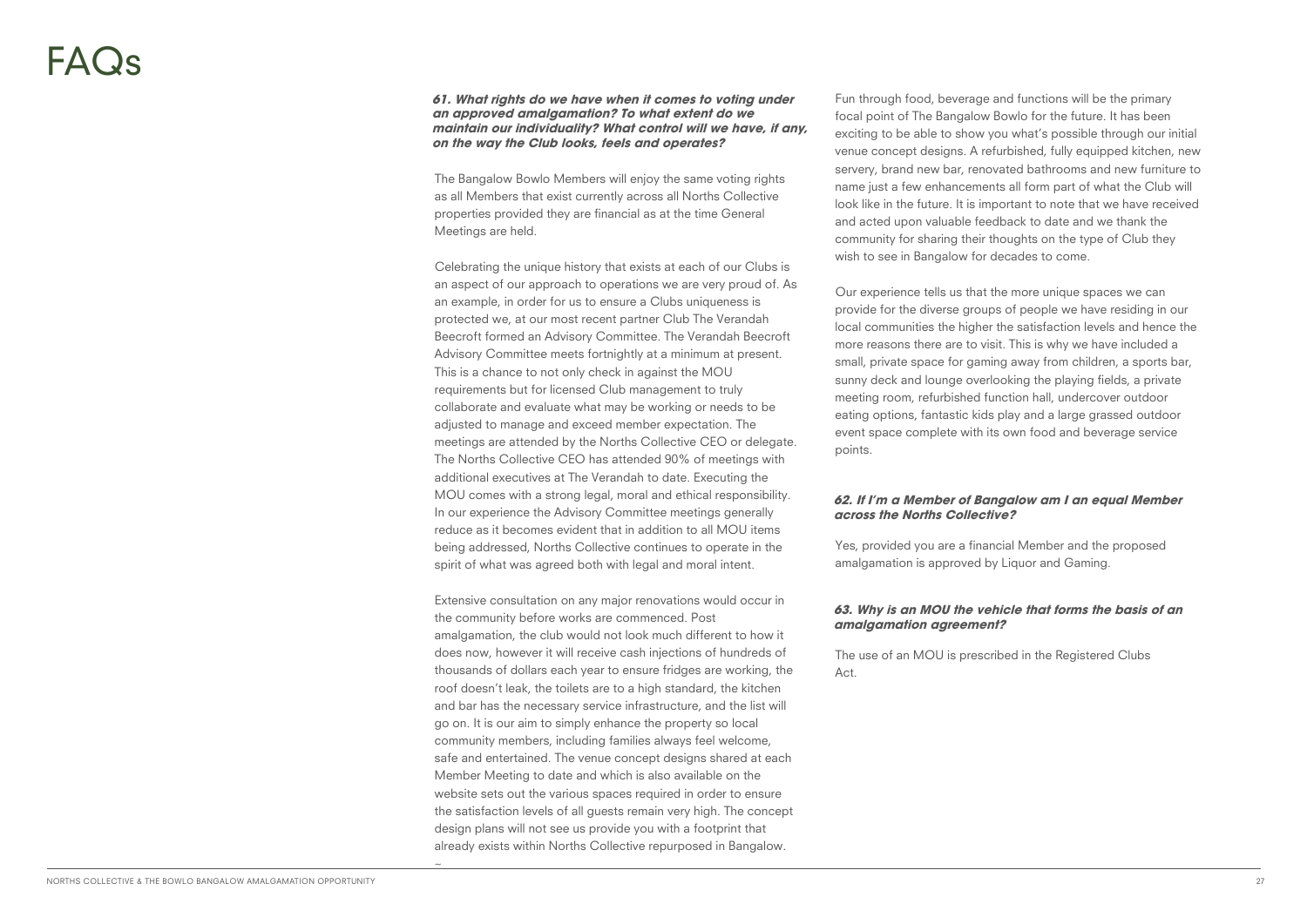### $FAO$

#### **64. What, if any, exit clauses or pathways to de amalgamate are available to The Bangalow Bowlo once an amalgamation has been approved and therefore commenced?**

De-amalgamations are a multifaceted, complex process to follow. As has been highlighted above it is important for Bowlo members to note that a de-amalgamation does not form part of any Norths Strategic plan. There is a legal framework that requires the existing Members to vote on any such motion placing the decision to take steps of this kind in the hands of the Membership. Any MOU presented to Bowlo members for consideration will address this in greater detail.

There is also Brand and reputational damage to consider on our part. It is in our interests to exceed Member expectations.

#### **65. What happens to The Bangalow Bowlo constitution, are there any specific references or tailoring for The Bowlo that will be contained within an MOU?**

It is hard to provide comparisons against a privately-run hotel, however with the information made available through Liquor & Gaming, it has been estimated The Bowlo may put some pressure on the pub's gaming revenue as opposed to drawing all new revenue.

The Bangalow Bowlo Constitution will cease to exist once amalgamation occurs. That said, the drafting of the MOU between The Bangalow Bowlo and Norths Collective is focussed on achieving approval from the Members of The Bangalow Bowlo and therefore is very much tailored accordingly. Whilst there must be consideration for all existing Norths Collective Members, as they too must approve any proposed document for an amalgamation to proceed, a scenario that sees all Members benefit becomes the ultimate aim.

Whilst the past couple of years has seen significant disruption, The Greens typically maintains a level of annual income of at least \$6 - \$7m.

**66. Norths Collective have shared a percentage floor space guide and contribution percentages for Bangalow however no dollar values have been shared against the Bangalow Hotel. Can Norths Collective provide some further detail on how gaming sits within The Bangalow Bowlo in terms of like for like?**

#### **67. Would Renovations in future be staged??**

Yes. Given the level of community engagement with the Club presently, we believe it will be important to stage renovation works. There is a considerable level of works that could be completed outside the Club as an example to prepare the Club for service whilst the internal works are undertaken.

Honour Boards, the history and heritage, front gates etc would all be maintained as part of any renovation proposal.

#### **68. What is the position on gaming for the future?**

Norths Collective is aware of the gaming operations that existed at the Bangalow Bowlo in the past and there will be a modest level of gaming maintained in a responsible and

sustainable manner.

#### **69. How much revenue does The Greens make?**

#### **70. Are we possibly outnumbered by other voting members across Norths Collective?**

Members of The Bangalow Bowlo will maintain ownership and it stands to reason that should the local representation of membership ever wish to heighten their involvement with the direction of the Club, there will likely be very strong representation at meetings.